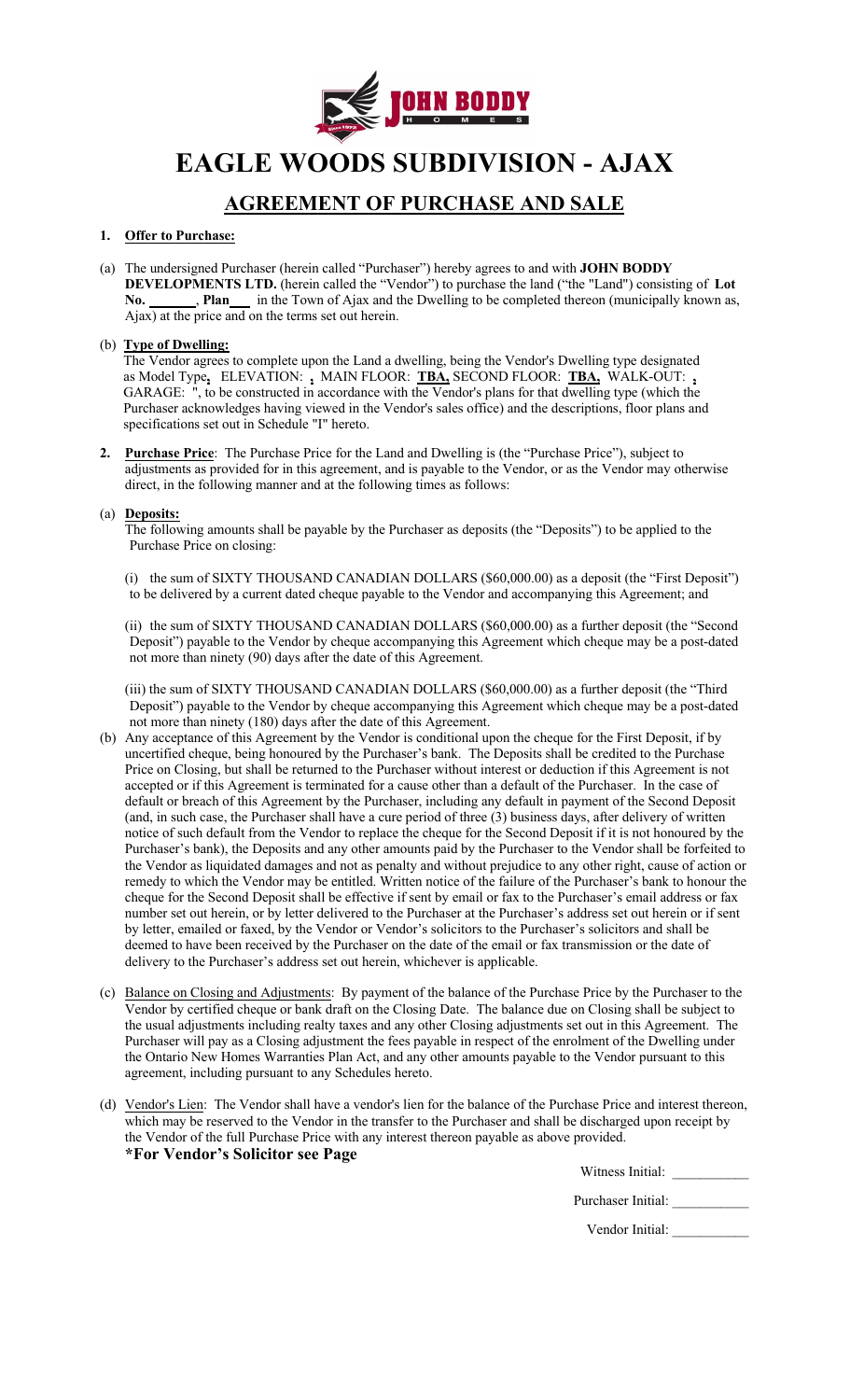#### **3. Closing:**

(a) The transaction of Purchase and Sale is to be completed on the day of (the "Closing Date" or "Closing"). The parties acknowledge and confirm that the required Tarion Addendum to Agreement of Purchase and Sale (Freehold Form – Firm Closing Date) (the "Tarion Addendum") and the required Statement of Critical Dates (Freehold Form – Firm Closing Date) form an integral part of this Agreement.

In the event the Vendor shall not be able to complete construction of the Dwelling prior to the Closing Date, the Vendor shall have the right to extend the Closing Date in accordance with Sections 3, 4 or 5 of the Tarion Addendum, whichever may be applicable.

- (b) The Dwelling shall be deemed to be completed when the Dwelling has been approved for occupancy by the Town of Ajax notwithstanding that there remains non-substantial interior work and/or any exterior work to be completed including, but not limited to paving, walkways, decks, driveways, painting, grading, sodding and landscaping. The Vendor shall, on or before Closing, deliver to Purchaser the final certificate, the Occupancy Permit or the signed written confirmation of the Vendor, whichever is applicable, required under Section 9(a) of the Tarion Addendum.
- (c) If the Dwelling has been approved for occupancy by the Town of Ajax on or before the Closing Date and the Vendor has complied with its obligations under Section 9(a) of the Tarion Addendum, the Purchaser shall close the transaction in accordance with the provisions of this Agreement and the Vendor agrees to complete any outstanding details of construction required by this Agreement within a reasonable time thereafter having regard to weather conditions and availability of supplies and labour.
- (d) The Purchaser is notified that although the Subdivision Agreements (as hereinafter defined) may require the issuance of an Occupancy Permit, the practice of the Municipality may be such that oral consent to occupancy is given and that formal consent is given at some later time, including formal release with reference to other matters referred to in the Subdivision Agreements. The Vendor shall not be obligated as of Closing to provide a formal occupancy permit but shall otherwise comply with its obligations under Section 9(a) of the Tarion Addendum and the Purchaser shall complete this transaction in accordance with the terms of this Agreement.
- (e) The Purchaser acknowledges that certain external work to the Property such as grading, paving, sodding, exterior painting and/or repair cannot be undertaken until weather conditions permit and that failure to complete all exterior work or non-substantial interior work shall not be deemed to be a failure to complete the Dwelling. The Purchaser further acknowledges that in order to allow for natural settlement of the driveway, the Vendor will not pave the driveway until at least one year after the Closing Date.
- (f) **Transfer:** The transfer shall be registered at the expense of the Purchaser, who shall also pay all applicable land transfer taxes. The Vendor will provide evidence that it is not a non-resident for purposes of and with the meaning of Section 116 of the *Income Tax Act of Canada* and that the transaction complies with the provisions of the *Family Law Act of Ontario*. The Purchaser will advise the Vendor's solicitors, at least fifteen (15) days prior to Closing, of the Purchaser's date of birth.
- (g) **Keys**: The Purchaser agrees that, at the option of the Vendor, keys to the Dwelling shall be released to the Purchaser at either the Vendor's Sales Office or building site immediately after Closing. The Purchaser further acknowledges that the delivery of keys shall not be a requirement of tender in this transaction and that tender upon the Purchaser shall be deemed to have been validly effected notwithstanding that keys are not produced.
- (h) **No Holdback:** No amount shall be deducted or held back by the Purchaser in respect of any work not completed by the Vendor or as a security for completion thereof or for any other purpose whatsoever.

#### 4.**Financing:**

The Purchaser represents that the Purchaser is capable of obtaining such mortgage financing as the Purchaser requires to enable the Purchaser to pay the balance due on the Closing Date (the "Purchaser's Financing") or does not require any financing to complete the purchase. Within ten (10) days after the acceptance of this Agreement, the Purchaser shall deliver to the Vendor satisfactory evidence that the Purchaser is pre-approved for Purchaser's Financing by a bank, trust company or other financial institution. The Purchaser shall also deliver to the Vendor not later than fifteen (15) days prior to Closing Date a mortgage commitment from a bank, trust company or other financial institution which evidences that the Purchaser has been approved for Purchaser's Financing.

Alternatively, the Purchaser shall deliver to the Vendor within ten (10) days after the acceptance of this Agreement, and again not later than fifteen (15) days prior to the Closing Date, satisfactory evidence from a bank, trust company or other financial institution, indicating that the Purchaser has sufficient funds and is able to close this transaction without registering a mortgage against the Land. If the Vendor determines in its sole and unfettered discretion that the evidence provided to it is insufficient for the purposes of closing the transaction on the Closing Date, the Purchaser shall deliver a mortgage commitment from a bank, trust company or other financial institution evidencing that the Purchaser has been approved for Purchaser's Financing within ten (10) days of request by the Vendor.

Witness Initial:

Purchaser Initial: \_\_\_\_\_\_\_\_\_\_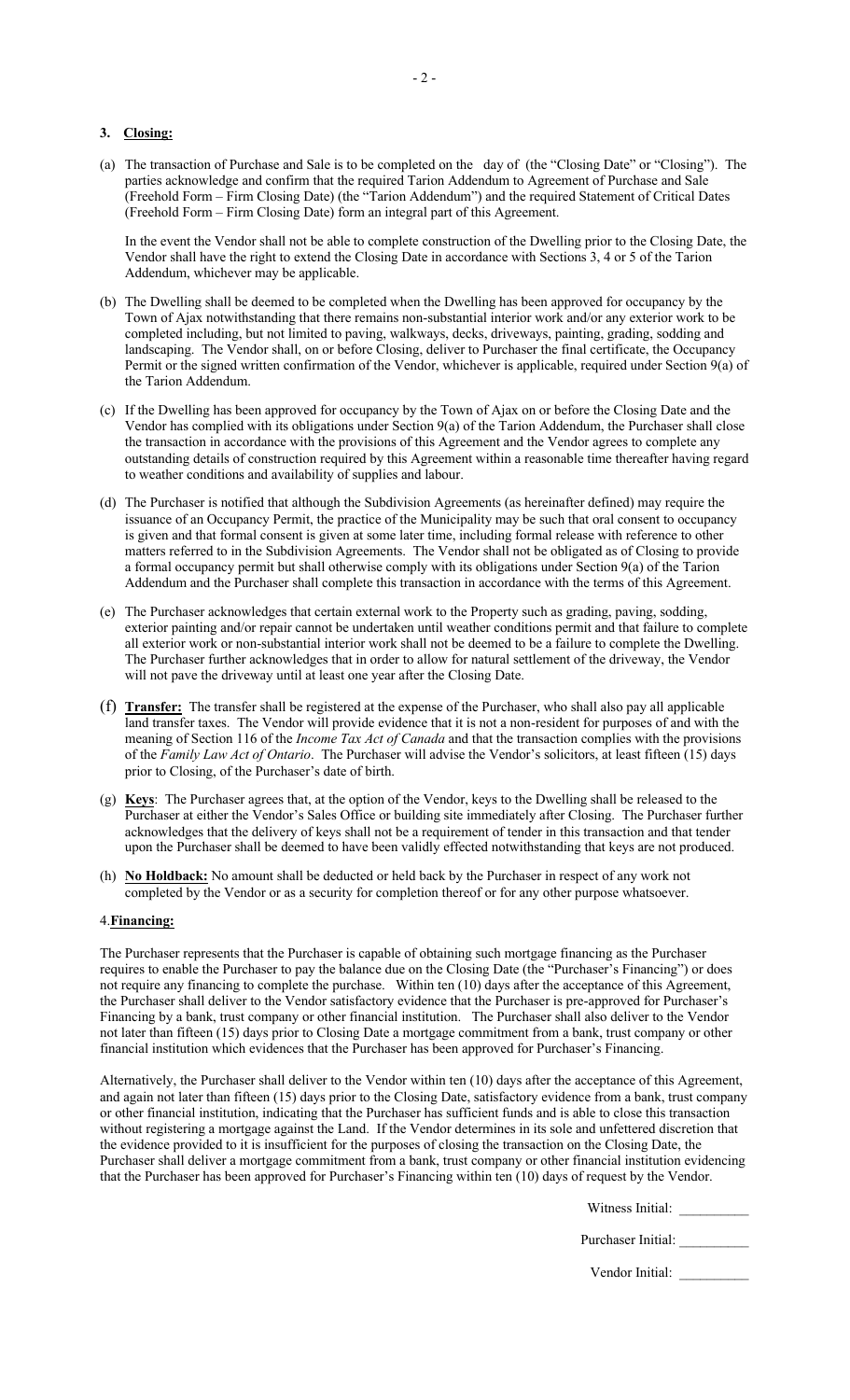The failure of the Purchaser to comply with the above-noted provisions shall constitute a default under this Agreement in which event the Vendor shall have the right to terminate this Agreement by written notice to the Purchaser or its solicitors. Upon such termination, the Deposit shall be forfeited as liquidated damages and not as penalty and without prejudice to Vendor's right to recover from the Purchaser all additional losses and damages which the Vendor may suffer or incur as a result of such default.

The Vendor shall have no obligation to consent to any extension of the Closing Date that may be requested by the Purchaser by reason of the Purchaser's failure or inability to obtain Purchaser's Financing. In the event the Vendor, in its sole, absolute and unfettered discretion, consents to any such request for an extension of the Closing Date (the "Extended Closing Date"), such consent, if granted, shall be subject to the following conditions:

- (a) the Extended Closing Date will not be more than seven (7) days after the fixed Closing Date specified in this Agreement;
- (b) the Purchaser shall pay to the Vendor upon acceptance of such request:
	- (i) an additional deposit of \$20,000.00 payable to the Vendor by certified cheque or bank draft;
	- (ii) interest on the balance of the Purchase Price due on Closing at the rate of 6% per annum calculated from the Closing Date to the Extended Closing Date;
	- (iii) an additional amount of \$300.00 per week calculated from and including the Closing Date to and including the Extended Closing Date to compensate the Vendor for its out of pocket expenses for utilities, insurance, maintenance and other costs;
	- (iv) the sum of \$300.00 plus HST to compensate the Vendor for its legal fees relating to such requested extension.
- (c) all Closing adjustments shall remain calculated as and from the Closing Date specified in this Agreement; and
- (d) time shall remain of the essence with respect to the Extended Closing Date and all other terms and conditions of this Agreement shall remain the same.

### **5. Conditions:**

- (a) **Planning Act Compliance:** This Agreement is to be effective only if the provisions of Section 50 of the Planning Act (Ontario) are complied with.
- (b) **Early Termination Conditions:** This Agreement is conditional until \_\_\_\_\_\_\_\_\_\_\_\_\_\_\_\_\_\_\_\_\_\_\_\_\_\_\_\_\_ in order for the Vendor to obtain the Approval of the Town of Ajax (i) the siting of the Dwelling to be constructed upon the Land, including elevations, (ii) the Model Type of Dwelling (as described in Section 1(b) hereof to be constructed upon the Land and (iii) the exterior colour schemes and finishes of the Dwelling to be constructed upon the Land (as described in Schedule "I" hereto).

The above Early Termination Conditions are for the benefit of both the Vendor and the Purchaser and cannot be waived by either party. The Vendor shall provide written notice of the satisfaction or non-satisfaction of the Early Termination Conditions in accordance with the requirements of Section 6 of the Tarion Addendum.

### **6. Construction of Dwelling:**

(a)**Variation from Models:** The Purchaser also acknowledges that the Vendor's display model may contain, for display and information purposes, certain special and decorator items available on certain models only if expressly specified and at extra cost and that these extra cost options are not included in the Purchase Price unless expressly specified in a Schedule to this Agreement. The Purchaser acknowledges that in the case of any discrepancy between the Vendor's standard plans or display model on the one hand and the descriptions, floor plans and specifications set out in Schedule "I" and any additional Schedules to this Agreement specifying special changes, omissions or additions, on the other hand, the latter are to govern. Furthermore, the location, size and number of mechanical boxes, floor/wall vents and electrical receptacles/switches may vary from the model homes.

(b) **Minor Variations and Substitution of Materials:** The Vendor shall have the right to make minor changes in the plans and specifications for the Dwelling which become necessary or which the Vendor considers to be desirable improvements and shall have the right to substitute items and materials, including exterior brick, stone and finishes, of equal or better quality for those specified in the event any selected items or materials, including exterior brick, stone and finishes have been discontinued by manufacturers or are otherwise not available.

Witness Initial: \_\_\_\_\_\_\_\_\_\_

| Purchaser Initial: |  |
|--------------------|--|
|                    |  |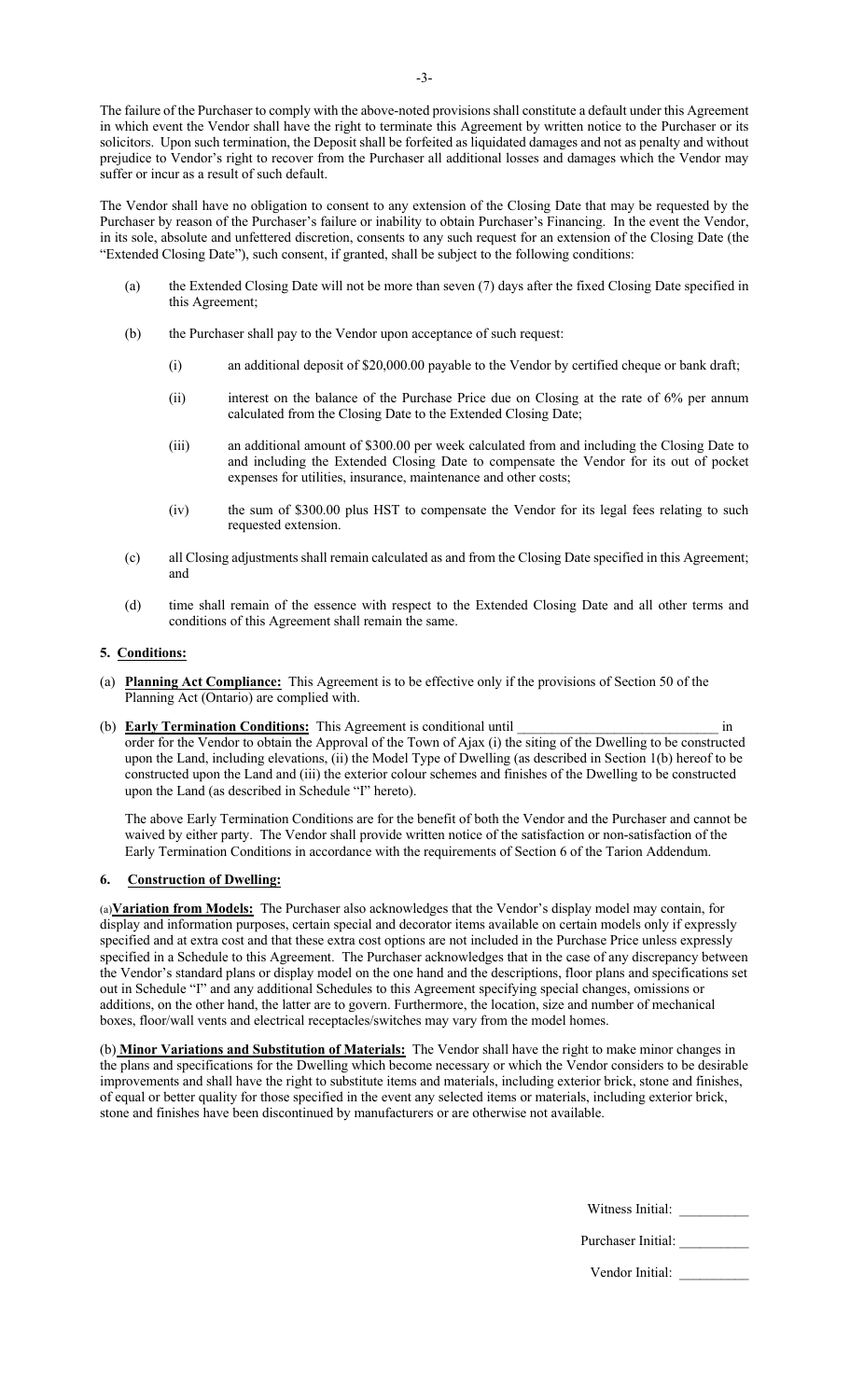(c)**Variations in Colours, Finishes, etc.:** The Purchaser acknowledges and accepts that variations in colours, shade of colours and textures of materials from the Vendor's samples may occur in finishing materials, kitchen and vanity cabinets and fixtures and floor and wall finishes due to normal production processes. Furthermore, marble/granite/agglomerates are natural stone and it is normal for veins and/or small cracks to develop. The Purchaser acknowledges and agrees that the Vendor is not responsible for variances in colours, shades of colours, and textures of materials, or for veins/small cracks in the natural stone. Materials and colours will be as close as possible but not necessarily identical to the Vendor's samples. A wood product, such as a cabinet door or hardwood floors, are a natural product and hence, there will be variation in the grain, colour and texture within the same piece of wood and surrounding pieces of wood. The Purchaser acknowledges and agrees that the Vendor is not responsible for a variation in grain, colour or texture of wood products.

(d)**Dimensions Not Exact:** The Purchaser acknowledges that all dimensions referred to in promotional material, brochures, Schedule I and other information material prepared by or on behalf of the Vendor are structural dimensions and are approximate only and may be subject to minor variances. They are quoted as a convenience to our potential Purchasers and are not meant to be exact. The exact square footage of the Dwelling will vary according to many factors. Bulkhead and boxes may be constructed in any location for the installation of mechanical components such as, duct work and plumbing pipes. In these rooms the ceiling height will be lower than the nine foot or eight foot ceilings as noted in Schedule I or promotional materials or brochures. The location and size may vary from those shown in the model homes. Sales prices are not determined based solely on square footages.

(e)**Subdivision Services:** The Dwelling will be fully serviced with paved road access, paved driveway, street lights, hydro, water, gas and sanitary and storm sewers. Rear rain water downspouts may or may not be connected to storm sewers as per the approved engineering plans.

(f)**Reverse Image:** The Vendor shall be permitted to laterally reverse (mirror image) the floor plan of the Dwelling to be constructed without any right of abatement of the Purchase Price and in full satisfaction of the Vendor's obligation as to construction of the Dwelling unit type hereinbefore described.

(g)**Steps, Walkups:** Further, in the event the Vendor determines, at its sole discretion, to construct the Dwelling unit at a grade level different than as depicted in the Sales brochures, renderings and other Plans and Specifications theretofore reviewed and approved by the Purchaser, necessitating a step or series of steps to the front door, within the front porch, in the Foyer, side door, rear door, or any door from the garage to the interior of the dwelling, the Purchaser hereby irrevocably agrees to accept such change without any right of abatement of Purchase Price and in full satisfaction of the Vendor's obligations as to construction of the Dwelling unit type hereinbefore described.

**(h)Subdivisional Models:** The Purchaser further acknowledges that all promotional and other material, including sketches, plans, renderings and drawings related to the Dwelling, the model homes and subdivision areas in the vicinity of the Land are of a conceptual nature only and that the Vendor may in future amend its plans from time to time in any manner whatsoever.

**(i)No Credit for Deletions:** The Purchaser acknowledges and agrees that there shall be no reduction in the Purchase Price or credit for any standard feature listed in Schedule "I" which is deleted at the Purchaser's request.

**(j)Hot Water Tank:** By entering into this Agreement of Purchase and Sale, the Buyer acknowledges and agrees that (i) the water heater to be installed in the home will be a rental unit, rented by the Buyer from Enercare Home and Commercial Services Limited Partnership ("Enercare") pursuant to a rental contract with Enercare, and (ii) by entering into this Agreement of Purchase and Sale, the Buyer does hereby enter into a rental agreement with Enercare on the terms and conditions described in the information contained in the schedule to this Agreement of Purchase and Sale.

(k) **Selection of Colour and Materials:** The colour selection of all exterior materials including paint, bricks, stone and other finishes shall be determined by the Vendor to conform with the colour scheme approved by the Vendor's architect and by the Municipality. If, in the opinion of the Vendor, the stage of completion of the Dwelling permits, the Purchaser may select interior colours and materials from the Vendor's samples, all such selections to be made at the time of the Purchaser's appointment with the Vendor's colour consultant, the date and time of such appointment to be determined by the Vendor and communicated to the Purchaser. If the Purchaser does not appear for such colour appointment at the time and place designated by the Vendor and subsequently refuses to appear for any and all rescheduled appointments, then the Vendor shall have the right, in its sole discretion, to (i) make the necessary selections in order to maintain the construction schedule or (ii) elect to treat the Purchaser's default as a wrongful repudiation of this Agreement by the Purchaser and terminate this Agreement by written notice to the Purchaser or its Solicitors whereupon the Vendor shall be entitled to retain the Deposit and all amounts paid for extras and/or upgrades as liquidated damages and not as penalty and without prejudice to the Vendor's right to recover any additional losses and damages which Vendor may suffer or incur as a result of Purchaser's default. If any interior or exterior selection made by the Purchaser is not reasonably available during construction, the Vendor shall notify the Purchaser and provide an opportunity to the Purchaser to make or approve an alternate selection of at least equal quality from the Vendor's samples, providing the Purchaser responds in a timely fashion in order to maintain the construction schedule. If the Purchaser has not finalized and made applicable payment for the selections within five (5) days of notification by the Vendor in the case of original selections, or five (5) days of notification in the case of an alternate selection, the Vendor may exercise all of the Purchaser's rights to colour and material selections and such selections by the Vendor shall be binding upon the Purchaser. If the Purchaser fails to respond, the Purchaser shall accept any colour selections that are determined by the Vendor and there shall be no abatement in the Purchase Price.

Witness Initial:

Purchaser Initial:

-4-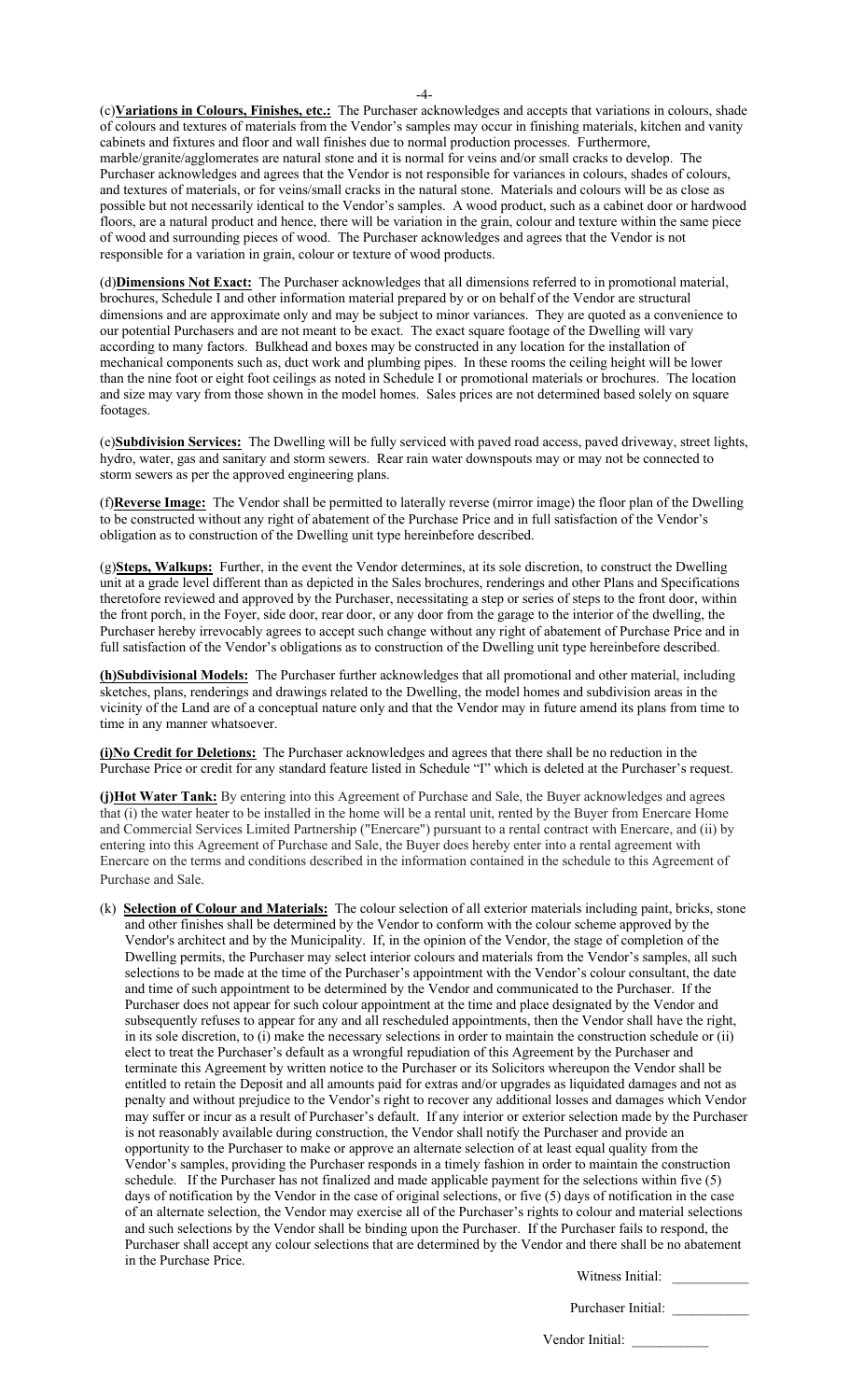(l) **Construction Liens:** All *Construction Lien Act* claims for materials or services supplied to the Vendor shall be the responsibility of the Vendor.

# **7. Ontario New Home Warranty:**

- (a) **New Home Warranty:** The Dwelling shall be warranted to the Purchaser in accordance with the *Ontario New Home Warranties Plan Act (the "Act")*. The Purchaser acknowledges that there are no representations or warranties of the Vendor, in respect of any aspect of construction, other than those expressed in this Agreement, and that this Agreement may be varied or any obligations of the Vendor extended only by an express written amendment to this Agreement signed by the Vendor and the Purchaser.
- (b) **Completion Inspection:** The Vendor agrees to make available, and the Purchaser agrees to meet, a representative of the Vendor prior to Closing, during normal business hours, to inspect the Land and verify that the Dwelling has been completed in accordance with the provisions of this Agreement. The Vendor shall notify the Purchaser of the date and time of such inspection. Only individuals listed as purchasers or their designate will be permitted to attend the pre-delivery inspection. Individuals not listed as either purchasers or designate will not be permitted access. If there is any deficient or uncompleted work remaining at the time the Purchaser conducts the required pre-closing final inspection of the Dwelling, such items shall be listed on the form of Certificate of Completion and Possession (the "Certificate") required to be completed pursuant to the provisions of the Act, which the Purchaser covenants to execute, and sign. This Certificate, when executed by the Vendor, together with the warranty itself under the Act, shall constitute the Vendor's only undertaking to remedy or complete the Dwelling. The Vendor shall perform the work listed on the Certificate as soon as it is reasonably practicable after Closing, having regard to weather conditions and the availability of supplies and labour.
- (c) **Certificate of Completion and Possession:** The Purchaser acknowledges and agrees that notwithstanding anything to the contrary herein contained, the Purchaser will not be permitted to take occupancy of the Dwelling, and the Vendor shall have no obligation to close the transaction of Purchase and Sale herein provided for, unless and until the Purchaser executes the said Certificate, and in addition to, and without limiting the recourse to any other right, cause of action and/or remedy which the Vendor may have under this Agreement, at law and/or in equity, the Vendor may terminate this Agreement and the Vendor shall be entitled to retain that portion of the deposit which has to that point been paid as liquidated damages and not as a penalty and the Purchaser shall have no further right or interest in the Land or the Dwelling.

# **8. Entry by Vendor and Representatives:**

- (a) The Purchaser further agrees with the Vendor that the Vendor and/or its representatives shall have the right to enter the Dwelling and the Land after Closing in order to complete any of the items so listed, provided that if the Purchaser fails or refuses to permit the Vendor and/or its representatives such entry, the Vendor's obligations hereunder shall terminate and be at an end. In the event the Vendor does any additional work, in its discretion, it shall not be deemed to have waived the provisions of this Section 8 or otherwise enlarged its obligations hereunder.
- (b) Notwithstanding the Closing of this transaction, the Purchaser hereby shall not obstruct or interfere in any way with the Vendor, the Municipality, the Regional Municipality, the Public Utilities, the Telephone and/or Cable company or persons authorized by any of them, free access to the Land and the Dwelling at all reasonable hours in order to make inspections and to complete subdivision works or repairs, including, but not restricted to, the completion of neighbouring properties, correction of sodding and/or grading, installation of catch basins, installation, repair, construction or reconstruction and/or maintenance of any of the municipal services, public utilities and other services, including sewers and water mains; and for any of the purposes aforesaid or related thereto, such entry on the Land and Dwelling by any such persons shall not be deemed to be committing trespass and the Purchaser has hereby given leave and licence to any of such persons for the purposes aforesaid and free access for any such persons shall continue for such period of time as may be set out in the Subdivision Agreements or any other Agreements affecting the Land or as may be required by any Municipal or Governmental authority, Regulatory Body or Utility. The Purchaser further covenants to comply with and not to breach any of the Subdivision Agreements or any other such Agreements.

# **9**. **Post Closing Matters:**

- Grading and Sodding: The Purchaser acknowledges that grading and sodding shall be done between June and October of any year as per the Vendor's scheduling program.
- b. **Watering and Maintenance:** The Purchaser shall be solely responsible for watering and general maintenance of the sod from the Closing Date or from the date that the sod is laid, whichever shall be later, and the Vendor shall have no obligation in that regard. Failure to properly maintain the sod may adversely affect the sod condition. The Vendor will not be responsible if the sod dies due to poor maintenance.

Purchaser Initial:

| Witness Initial: |  |  |
|------------------|--|--|
|------------------|--|--|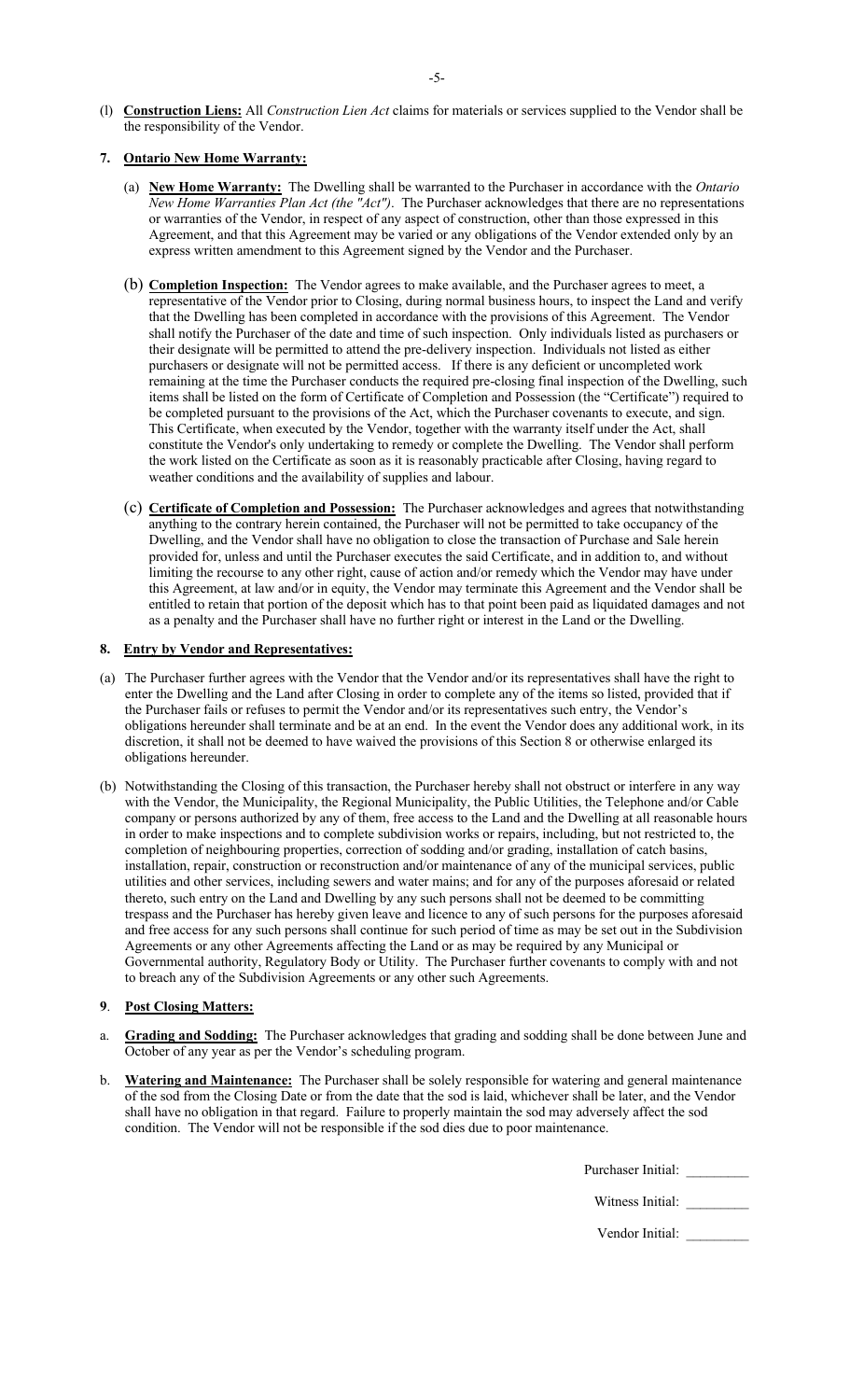- **Natural Driveway Settlement:** The Purchaser shall be solely responsible for any natural settlement of the driveway from the Closing Date or from the date the driveway is completed, whichever shall be the later. The Purchaser acknowledges that natural settlement of the driveway is likely to occur after the Closing Date. The Vendor shall only have an obligation to pave such driveway to the access point of the lands and on the portion of the lands owned by the Purchaser, only once. The Purchaser agrees to consult with and obtain the approval of the Vendor or the applicable Governmental Authority prior to commencing any work in, or on or around the water box(es).
- Soil Disturbances: If settlement occurs due to soil disturbances around the Dwelling, the walkways, utility lines, and sodded areas, all settlements shall be the responsibility of the Purchaser. The Vendor is not responsible for any damage to the Dwelling by reason of such settlement.
- Water Leakage: The Purchaser agrees that in the event that there is any water leakage into the basement or any other damage of any kind or nature whatsoever which the Vendor shall be required at law to repair, the Vendor shall not be liable for any consequential damage caused by the water or otherwise nor for any damage to any improvements, fixtures, furnishings or personal property of the Purchaser, but shall be responsible only for the repair of such damage or leakage in accordance with the terms hereof. The Purchaser agrees that this Section 9(e) may be pleaded by the Vendor in estoppel of any claims by the Purchaser pursuant to this Section 9(e).
- f. **Basement:** The Purchaser acknowledges that the basement of the Dwelling unit will undergo an initial "drying out" period. The Purchaser covenants and agrees to defer finishing all or any part of the basement until at least one (1) year after the Closing Date.
- **10. Conditions:** This Agreement is subject to the following conditions:
- (a) **Title:** The title to the Land shall be good and free from encumbrances except the Vendor's lien as provided herein, if any, and except for any Subdivision and other Municipal and Regional Agreements (the "Subdivision Agreements"), any Agreements with Veridian Connections Inc., building or other restrictions and covenants that run with the Land, any easements, licences or rights-of-way granted or to be granted for the installation and/or maintenance of services, utilities and television transmission systems, if applicable, and any easements or rights-of-way granted or to be granted in accordance with the requirements of the municipality or any other applicable authority or the Vendor, all of which the Purchaser shall accept. Title to the Land shall also be subject to the right of the Vendor and where applicable the Town of Ajax or the Region of Durham (the "Municipality") to enter, make inspections and perform all things necessary to the completion of construction for the Land and adjoining properties, the performance of subdivision works and the correction of any work including grading and drainage and to easements for maintenance and/or access and encroachments for adjoining properties. If any of the foregoing easements, restrictions or rights are required to be created after the Closing Date of this transaction, the Purchaser shall execute any documents required in connection therewith. The Purchaser shall satisfy himself or herself as to compliance with such matters. The Purchaser is not to call for the production of any title documents not in the Vendor's possession or under its control. The Purchaser is to be allowed until a date which is 30 days prior to the Closing Date specified in (Section) 3 hereof to examine title at the Purchaser's expense, and if within that time that Purchaser shall furnish the Vendor in writing with any valid objections to title which the Vendor shall be unwilling or unable to remove and which the Purchaser will not waive promptly when requested to do so, this Agreement shall, notwithstanding any intermediate acts or negotiations, terminate and the Deposit shall be returned to the Purchaser without interest or deduction and the Vendor shall not be liable for any damages or costs whatsoever. Except as to any valid objection so made within such time the Purchaser shall be conclusively deemed to have accepted the title of the Vendor to the Land.
- (b) **Survey:** On or before closing the Vendor shall provide the Purchaser with a survey of the Land showing the boundaries of the Land and the location of the dwelling's foundation thereon.

### **11. Grading, Drainage, Landscaping:**

Purchaser Not To Interfere: The Purchaser agrees not to alter, obstruct or in any way interfere with the grade and drainage of the Land or damage or interfere with any planting or landscaping put upon the Land by the Vendor and until such time as the Vendor has completed all its work not to change or interfere in any way with any work or installations performed or to be performed by the Vendor, including the driveway, service walk, underground services, sodding and finish painting, or to create any encumbrance of any nature. Furthermore, and without limitation, the Purchaser agrees that it will not construct or install on the Lands a swimming pool, fences, walls, retaining walls, storage sheds, gardens, underground sprinkler systems, air conditioning units on grade until after the Vendor has completed its subdivision works, including drainage works, grading, sodding, and the appropriate Local and Regional Municipalities have accepted such works in accordance with their respective Subdivision Agreements. At no time should retaining walls be constructed at the base of boulevard trees and the vendor will not contribute towards a shared fence until such time as the subdivision is assumed by the local municipality. Any alterations undertaken by the Purchaser which adversely affect the drainage of the lands or neighbouring lands will be the Purchaser's responsibility to rectify. The Purchaser shall not be entitled to a release of the Land under the Subdivision Agreements referred to in this Agreement.

| Witness Initial: |  |
|------------------|--|
|                  |  |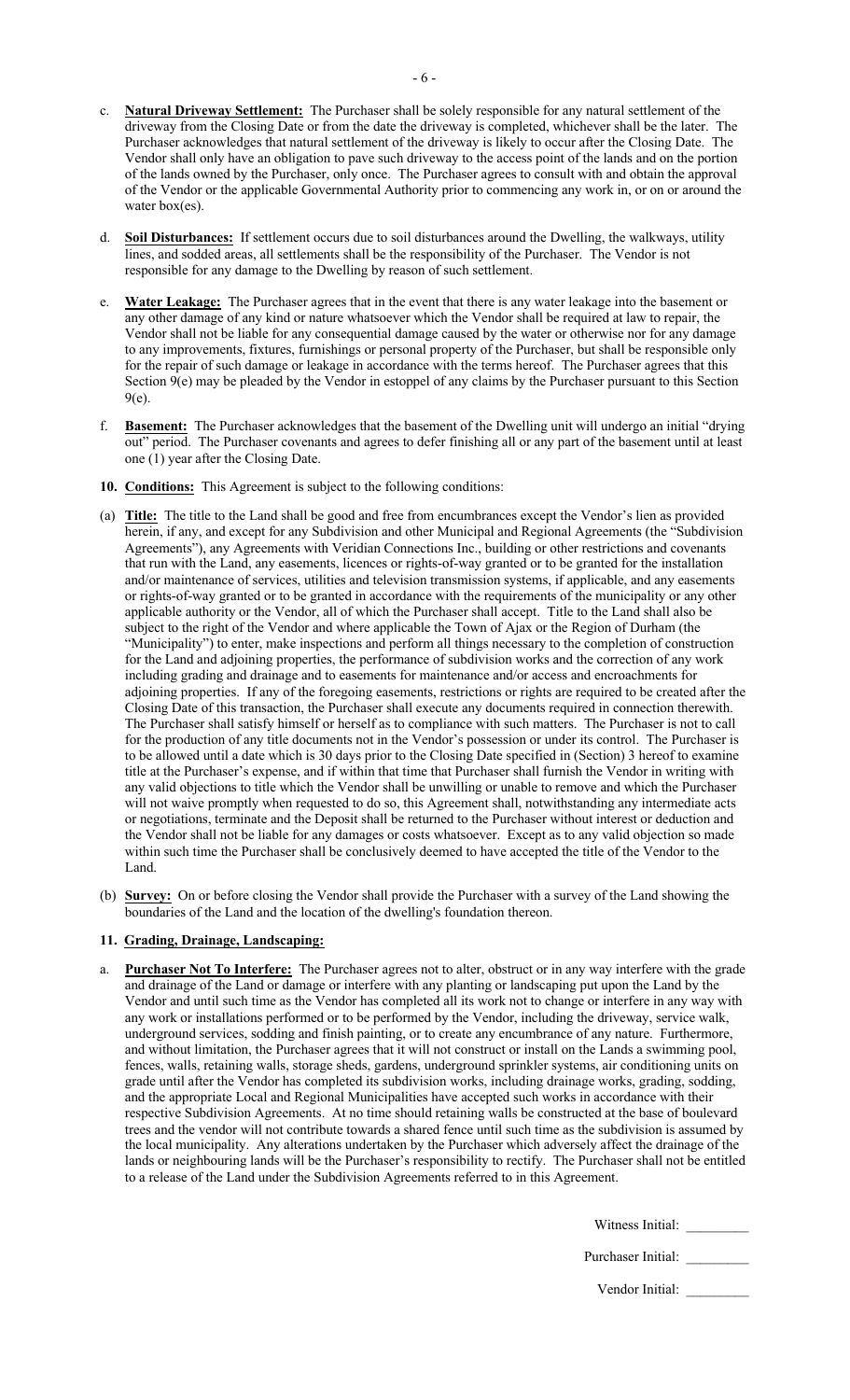b. **Damage to Subdivision Works:** The Purchaser covenants and agrees to pay to the Vendor all amounts to correct and remedy all damage caused by the Purchaser or those for whom he is in law responsible to any services installed within the subdivision, which services shall, without limitation, include survey stakes, landscaping trees, curbs, curb cuts, streets, roads, street signs, street lighting, transformers, Bell and Cable pedestals, sanitary and storm sewers and any underground services installed by or on behalf of any public or private utilities.

## **12. HARMONIZED SALES TAX:**

- (a) The Purchase Price set out above includes the Goods and Services Tax and the Harmonized Sales Tax ("HST") payable pursuant to the Excise Tax Act (Canada) and the applicable laws governing the Harmonized Sales Tax (the "HST Legislation") net of Rebates as provided for in this Agreement, being herein defined as the Net HST, and the Purchase Price has been established on the basis that the Rebate or Rebates, as applicable, will be assigned to the Vendor, in addition to such Purchase Price. The current rate of HST is 13 percent and this is the rate that is applicable to this Agreement before netting out the Rebates from such HST. The Purchaser acknowledges that the Purchase Price stipulated in this Agreement has been calculated on the basis that the Purchaser shall qualify for and assign to and/or reimburse the Vendor the maximum Rebate based on the Purchase Price set out herein as adjusted, save and except as hereinafter set out to the contrary. This can also be stated as (and with the Purchaser acknowledging and agreeing to) the HST being applicable to this Agreement being calculated on the basis of the Purchase Price less the Net HST.
- (b) In consideration of the Purchase Price being inclusive of the Net HST, the Purchaser hereby irrevocably assigns to and in favour of the Vendor any and all rights the Purchaser may have to any refunds, credits, rebates or the like (the "Rebates") available with respect to the within transaction of purchase and sale pursuant to the HST Legislation. Such Rebates may be reasonably estimated by the Vendor if necessary. The Purchaser shall, both before and after the Closing Date, on demand of the Vendor, execute and deliver to the Vendor any assignments, directions, applications, consents, declaration, undertakings and other documents required by the Vendor to enable the Vendor to apply for and receive the Rebates.
- (c) If the rate of HST is increased or decreased or the percentage of calculation of the Rebate is amended, or the rate or thresholds in respect of the HST exemptions or rebate entitlement are changed between the date of this Agreement and the Closing Date, with the result that the net amount of the HST to be remitted by the Vendor increases, then the Purchaser shall pay the Vendor an amount on the Closing Date equal to such additional HST payable by the Vendor. A statutory declaration of any officer of the Vendor as to the alteration, increase amendment, etc., as hereinbefore set out shall be determinative in this regard.
- (d) If the rate of the HST is reduced between the date of this Agreement and the Closing Date but such reduction is for the benefit of the Purchaser and not the Vendor (the "**HST Credit**"), then the Purchaser hereby assigns all right, benefit and entitlement to such HST Credit and shall execute any and all forms, documents, assignments, etc., as required by the Vendor in this regard in the Vendor's absolute discretion. The Purchaser hereby irrevocably assigns to the Vendor all of the Purchaser's rights, interests and entitlements to the HST Credit (and concomitantly releases all of the Purchaser's claims to or interests in the HST Credit, to and in favour of the Vendor), and hereby irrevocably authorizes and directs Canada Revenue Agency ("**CRA**") to pay or credit the HST Credit directly to the Vendor. The Purchaser covenants and warrants (which covenant and warranty shall survive the completion of this agreement) that it has not made any claim and will not make any claim for any Rebate or HST Credit in respect of the Property.
- (e) The Purchaser covenants, warrants, and represents that the Purchaser is an individual and that the Purchaser or one of his or her relations (as defined in the HST Legislation) shall personally occupy the Property as his, her or their primary place of residence (as defined in the HST Legislation) within fourteen (14) days of the Closing Date or such other period of time as shall then be required in order to entitle the Purchaser to the Rebate. The Purchaser shall execute all documents and do all such things so as to fully co-operate with the Vendor in any manner, which would legally minimize the amount of HST payable. The Purchaser hereby irrevocably nominates, constitutes and appoints any officer of the Vendor with full power of substitution, as the Purchaser's true and lawful attorney and agent pursuant to the provisions of the Power of Attorney Act, R.S.O. 1990, with full power and authority in the Purchaser's name, place and stead, to execute, swear to and record any and all documents that may be required in order to have the Rebates paid and/or credited to the Vendor. The Power of Attorney hereby granted is granted in accordance with the Power of Attorney Act of Ontario and is Irrevocable, shall survive the Closing, and will extend to and be binding upon the heirs, executors, administrators, successors and assigns of the Purchaser.
- (f) In the event that, for any reason, the Purchaser shall fail to qualify for the Rebates, the Purchaser shall indemnify the Vendor in the amount that the Purchaser would have been entitled to receive had the Purchaser so qualified, and in the event that such failure to qualify is known on or before the Closing Date, the Vendor shall be credited in the statement of adjustments with the amount of the Rebates on Closing.

Witness Initial: \_\_\_\_\_\_\_\_\_

Purchaser Initial: \_\_\_\_\_\_\_\_\_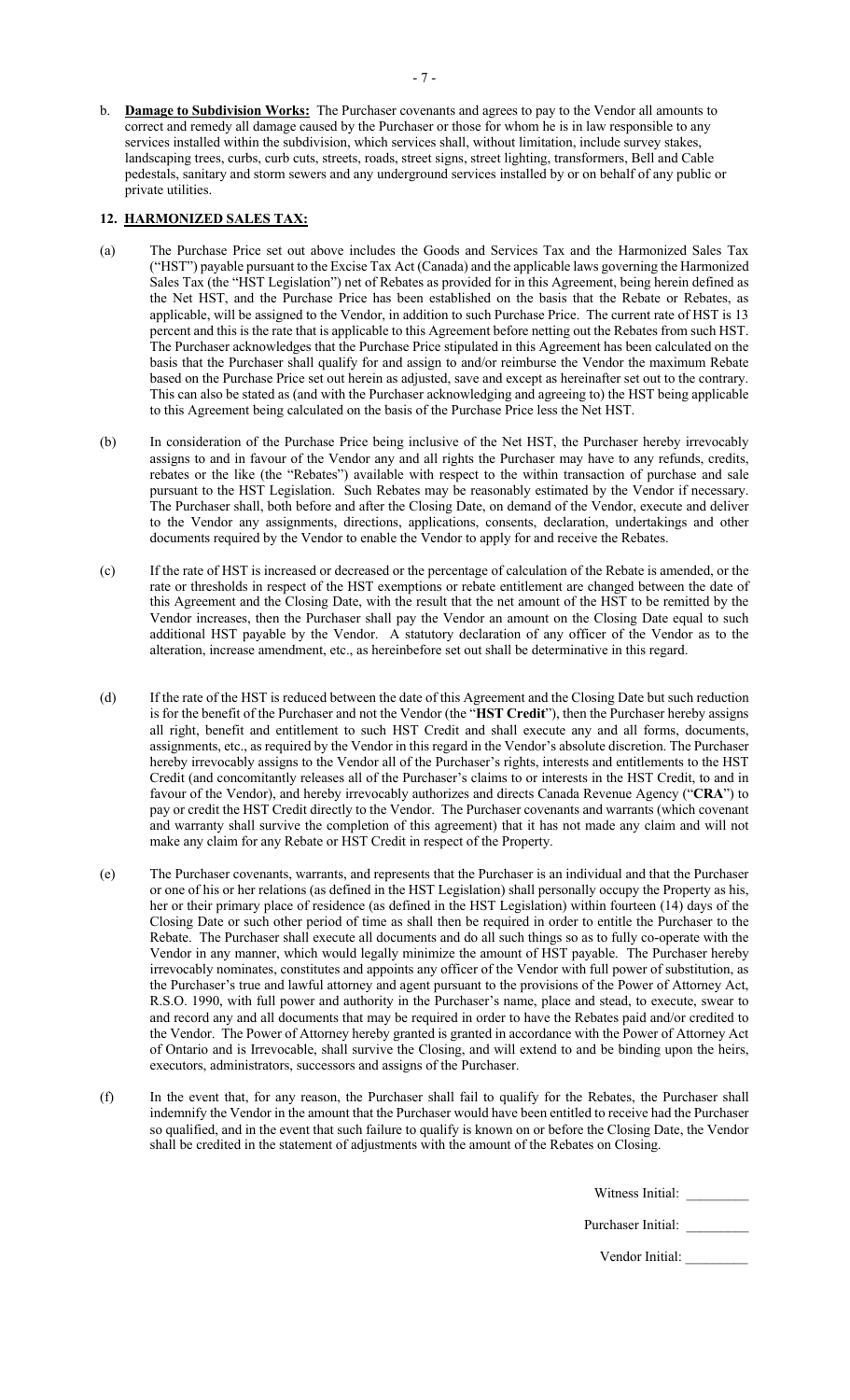- (g) Notwithstanding any other provision in this Agreement to the contrary, the Purchaser agrees that the Purchase Price for the Property, set out on page 1 of this Agreement, does not include HST on closing adjustments and amounts payable for Extras and/or upgrades purchased or ordered by the Purchaser (whether as part of this Agreement or otherwise) payable under this Agreement and that same are subject to HST on the Closing Date and that such HST shall be chargeable and payable by the Purchaser in addition to any other HST included in the Purchase Price. The Purchaser acknowledges and agrees that the HST payable in respect of such adjustments and/or Extras and/or upgrades shall be at the rate of HST otherwise applicable to this Agreement
- **13. Purchaser Not To Object:** The Purchaser agrees not to object to any application for rezoning and/or site plan approval submitted and/or made by the Vendor with respect to all or any part of the lands which form part of the Plan of Subdivision of which the Land forms a part or respecting all or any part of any adjacent plan or Plans of Subdivision and/or other adjacent lands being or to be developed by the Vendor.
- **14**. **Extras:** The Purchaser covenants and agrees that he shall pay to the Vendor for all extras, upgrades or changes ordered by the Purchaser at the time specified in any of the Schedules hereto and the Purchaser further acknowledges and agrees that such payment is non-refundable in the event that this transaction is not completed for any reason whatsoever. Notwithstanding anything herein contained to the contrary, the Purchaser acknowledges and agrees that if, upon Closing, any of the extras, upgrades or changes ordered by the Purchaser cannot be provided for any reason, then they shall be refunded to the Purchaser not later than thirty (30) days after Closing the amount paid by the Purchaser in connection with such extras, upgrades or changes and this shall be accepted by the Purchaser as full and final settlement of any claim by the Purchaser with respect to the extras, upgrades or changes which remain incomplete as aforesaid.
- **15. No Entry by Purchaser:** The Purchaser agrees that prior to the Closing Date he will not in any circumstances enter onto the Land or Dwelling except for the sole purpose of fulfilling the Tarion Pre-Delivery Inspection whereby The Purchaser will be accompanied by a representative of the Vendor at a specified time and date established by the Vendor and any entry other than as aforesaid shall be deemed to be a trespass and the Vendor shall be entitled to exercise any rights that it may have pursuant to this Agreement or at law as a result of same. Notwithstanding anything herein contained to the contrary, the Purchaser acknowledges and agrees that if, upon Closing, any of the extras, upgrades or changes ordered by the Purchaser cannot be provided for any reason, then they shall be refunded to the Purchaser not later than thirty (30) days after Closing the amount paid by the Purchaser in connection with such extras, upgrades or changes and this shall be accepted by the Purchaser as full and final settlement of any claim by the Purchaser with respect to the extras, upgrades or changes which remain incomplete as aforesaid.
- **16**. **Indemnification by Purchaser:** The Purchaser hereby agrees to indemnify and save harmless the Vendor, its servants and agents, successors and assigns, from all actions, causes of action, claims and demands whatsoever for, upon or by reason of any damage, loss or injury to a person or property of the Purchaser or any of his friends, relatives, workmen, agents or anyone else for whom at law the Purchaser is responsible who have entered on the Land or Dwelling or any part of the subdivision of which the Land forms a part whether with or without the authorization, express or implied, of the Vendor. Furthermore, Lots 1-53, 40M-2574 border a golf course and errant golf balls may enter the property. The above indemnification is applicable to such golf balls.
- **17. Risk:** Until Closing the Land and Dwelling shall be at the risk of the Vendor and if there is loss or damage by fire or other casualty the Purchaser shall have no interest in the insurance or other compensation and the Vendor shall have the option either to repair the damage or terminate this Agreement.
- **18. Tender:** Any tender of money or documents required under this Agreement may be made upon the Vendor or Purchaser or their respective solicitors. Money may be tendered by official bank draft drawn upon a Schedule 1 Canadian Chartered Bank or by a negotiable cheque payable in Canadian funds and certified by a Schedule 1 Canadian Chartered Bank.
- **19. Non-Merger:** Except as to matters of title and pertaining to the transfer to the Purchaser (which shall merge in the transfer on completion of Closing) all obligations of the parties under this Agreement, including under the Schedules hereto, shall survive the Closing of the Purchase and Sale and continue to be binding and enforceable in accordance with the express terms of this Agreement.
- **20. Non-Assignable**: Unless the Vendor consents thereto, the Purchaser may not directly or indirectly assign this Agreement or direct a transfer of title to the Land to be delivered other than in the name of the Purchaser.

Witness Initial: \_\_\_\_\_\_\_\_\_

Purchaser Initial: \_\_\_\_\_\_\_\_\_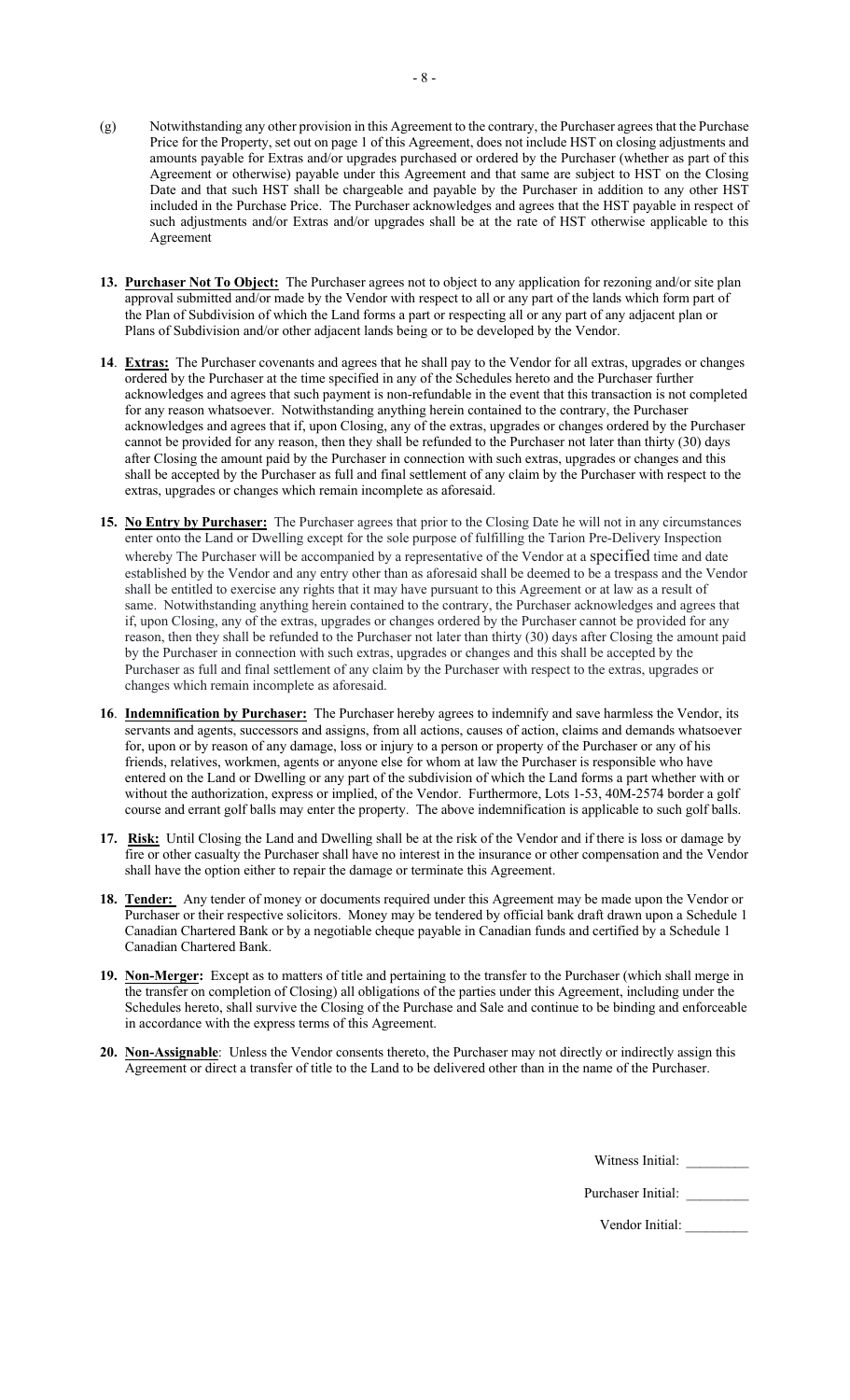- **21. No Registration**: The Purchaser agrees not to register this Agreement or notice thereof or a caution against title to the Land and acknowledges that any such registration or other reference to this Agreement or the Purchaser's interest in the Land is likely to cause inconvenience and prejudice to the Vendor. If any such registration occurs, the Vendor may terminate this Agreement forthwith. Further, the Purchaser hereby irrevocably consents to a court order removing such registration and agrees to pay all costs of obtaining such order.
- **22. Entire Agreement**: The parties acknowledge that there is no representation, warranty, collateral agreement or condition affecting this Agreement, the Land or the Dwelling except as contained in this Agreement, including the Schedules hereto. This Agreement may not be amended other than in writing *signed by both the Vendor and the Purchaser.*
- **23.** This Agreement may be executed in any number of counterparts, each of which shall be deemed to be an original and all of which taken together shall be deemed to constitute one and the same instrument, and it shall not be necessary in making proof of this Agreement to produce or account for more than one counterpart signed by each of the Parties to this Agreement. This Agreement may be executed and delivered by fax transmission, scanned email signature or other electronic signature, including electronic signing by Docusign other electronic signing platform, and each of the Parties may rely on such fax, scanned email signature or other electronic signature as though the fax, email scanned signature or other electronic signature were an original handwritten signature.
- **24. Interpretation**: This Agreement is to be read with all changes of gender or number required by the context. Time shall in all respects be of the essence. All headings are for convenience of reference only and have no bearing or meaning in the interpretation of any particular paragraph in this Agreement.
- **25. Successors and Assigns**: This Agreement shall be binding upon the heirs, executors, administrators, successors and permitted assigns of each party.
- **26. Assignment by Vendor:** The Vendor shall have the right to assign this Agreement, provided that any such assignee shall be bound by all of the covenants made by the Vendor herein, in which event the Vendor shall thereupon be released from all obligations hereunder.
- **27. Notice**: Any notice, consent, acceptance, waiver or other communication required or permitted to be given under this Agreement (a "communication") shall be in writing and shall be effectively given and made if (i) delivered personally, (ii) sent by prepaid courier service or mail, or (iii) sent by Email or Docusign or similar means of electronic communication, in each case to the applicable address set out below. Any such communication so given or made shall be deemed to have been given or made and to have been received on the day of delivery if delivered, or on the day of faxing or sending by other means of recorded electronic communication, provided that such day in either event is a business day and the communication is so delivered, E-mailed or sent prior to 4:30 p.m. on such day. Otherwise, such communication shall be deemed to have been given and made and to have been received on the next following business day. Any such communication sent by mail shall be deemed to have been given and made and to have been received on the fifth business day following the mailing thereof; provided however that no such communication shall be mailed during any actual or apprehended disruption of postal services. Any such communication given or made in any other manner shall be deemed to have been given or made and to have been received only upon actual receipt. Any party may from time to time change its address under this paragraph by notice to the other party given in the manner provided by this paragraph. Communications to the Vendor and the Purchaser shall be to the following addresses:

| if to the Vendor, to:                                       |                              |       | if to the Purchaser, to: |                           |  |  |
|-------------------------------------------------------------|------------------------------|-------|--------------------------|---------------------------|--|--|
| 409 Kingston Road West<br>Ajax, Ontario<br>Address: L1S 6L7 | John Boddy Developments Ltd. | Name: |                          |                           |  |  |
| Attention: Edward Boddy                                     |                              |       |                          |                           |  |  |
| Telephone:<br>Facsimile:                                    | 905-428-1000<br>905-428-1007 |       | Telephone:               | Home -<br>Work -<br>Fax - |  |  |

Purchaser Initial: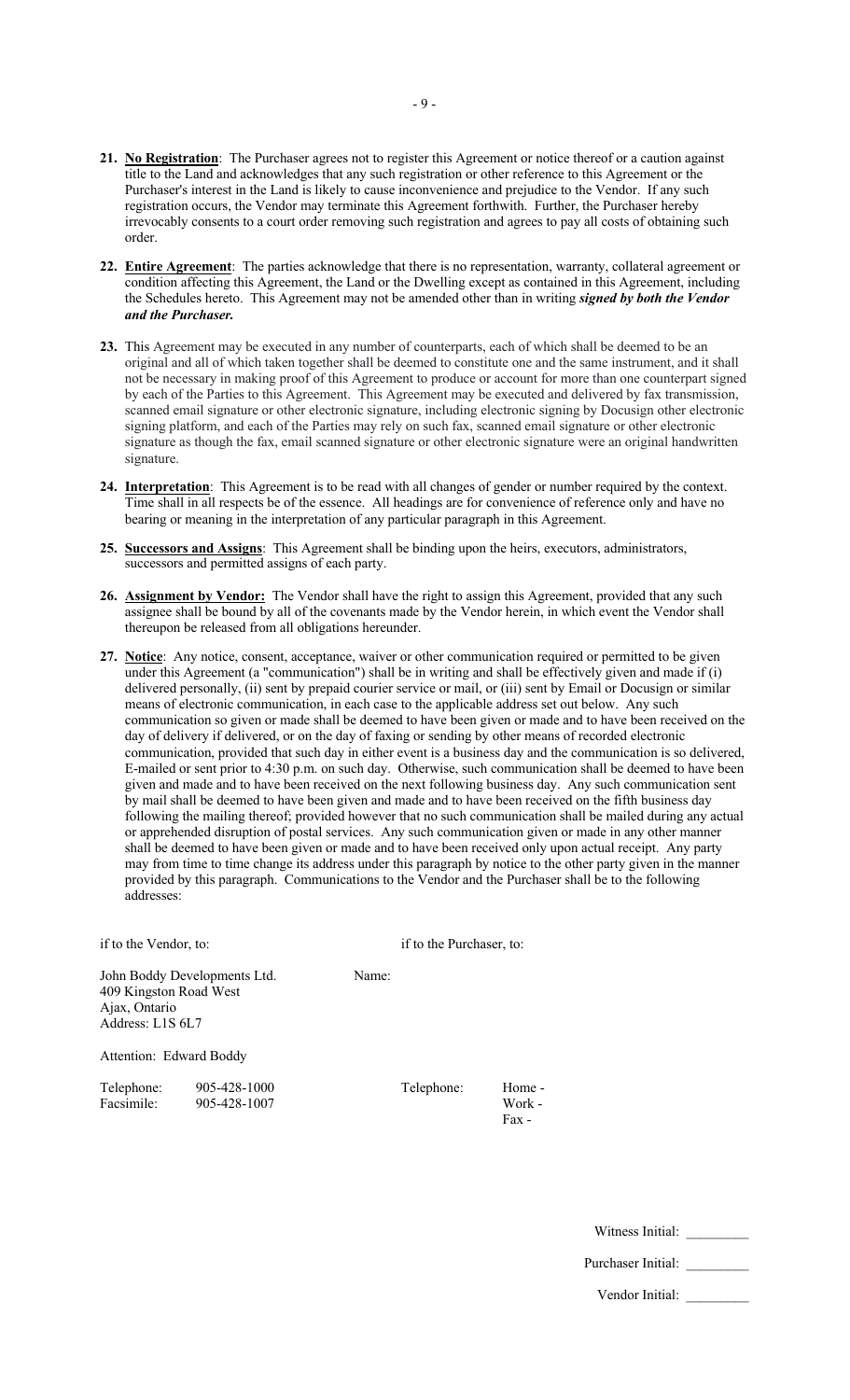- **28. Closing Arrangments:** This Agreement shall be completed prior to 4:00 p.m. Toronto time on the Closing Date at the Land Titles Office in which the Lands are located; provided that, in the event that the Electronic Registration System (hereinafter referred to as the **"Teraview Electronic Registration System"** or **"TERS"**) is operative in the Land Titles Office where the Lands are located or if the Vendor and Purchaser otherwise agree to complete this transaction using the TERS, the following provisions shall prevail, namely:
	- (1) The Purchaser's Solicitor and the Vendor's Solicitor shall each be obliged to be authorized TERS users and in good standing with the Law Society of Upper Canada, and they are hereby authorized by the Parties hereto to enter into a document registration agreement in the form adopted by the Joint LSUC-CBAO Committee on Electronic Registration of Title Documents on April 15, 2002 or any successor version thereto (hereinafter referred to as the **"Document Registration Agreement" or "DRA"**), together with the additional requirement that the registering solicitor shall also be obliged to provide the non-registering solicitor with a copy of the registration report printed by TERS upon the registration of the electronic documents, as evidence of the registration thereof, within one Business Day of the Closing Date. It is understood and agreed that the DRA shall outline or establish the procedures and timing for completing this transaction electronically, and shall be executed by both the Vendor's solicitors and the Purchaser's solicitor and exchanged by courier or facsimile transmission between said solicitors (such that each solicitor has a photocopy or telefaxed copy of the DRA duly executed by both solicitors) by no later than two Business Days before the Closing Date;
	- (2) The delivery and exchange of Closing documents and the balance of the Purchase Price, and the release thereof to the Vendor and the Purchaser, as the case may be:
		- (a) shall not occur contemporaneously with the registration of the transfer/deed of the Lands and other documents, if any, to be registered electronically; and
		- (b) shall be governed by the DRA, pursuant to which the Solicitor receiving any closing documents, or the balance of the Purchase Price, will be required to hold same in escrow, and will not be entitled to release same except in strict accordance with the provisions of the DRA;
		- (c) Each of the parties hereto agrees that the delivery of any of the Closing documents not intended or required to be registered on title to the Lands shall, unless the Parties otherwise agree, be by way of delivery of originally signed copies thereof on the Closing Date to the other party.
	- (3) Notwithstanding anything contained in the Agreement or in the DRA to the contrary, it is expressly understood and agreed by the parties hereto that an effective tender shall be deemed to have been validly made by either party (in this paragraph called the "Tendering Party") upon the other party (in this paragraph called the "Receiving Party") when the Solicitor for the Tendering Party has:
		- (a) delivered all applicable Closing documents and/or the balance of the Purchase Price to the Receiving Party's solicitor in accordance with the provisions of this Agreement and the DRA;
		- (b) advised the Solicitor for the Receiving Party, in writing, that the Tendering Party is ready, willing and able to complete the transaction in accordance with the terms and provisions of this Agreement; and has completed all steps required by TERS in order to complete this transaction that can be performed or undertaken by the Tendering Party's Solicitor without the cooperation or participation of the Receiving Party's Solicitor, and specifically when the Tendering Party's Solicitor has electronically "signed" the transfer/deed and any other Closing document, if any, to be registered electronically for completeness and granted "access" to the Receiving Party's Solicitor (but without the Tendering Party's Solicitor releasing same for registration by the Receiving Party's Solicitor).

**29. Schedules**: Schedules A, B, D, H, I, J, S, form part of this agreement.

Witness Initial: \_\_\_\_\_\_\_\_

Purchaser Initial: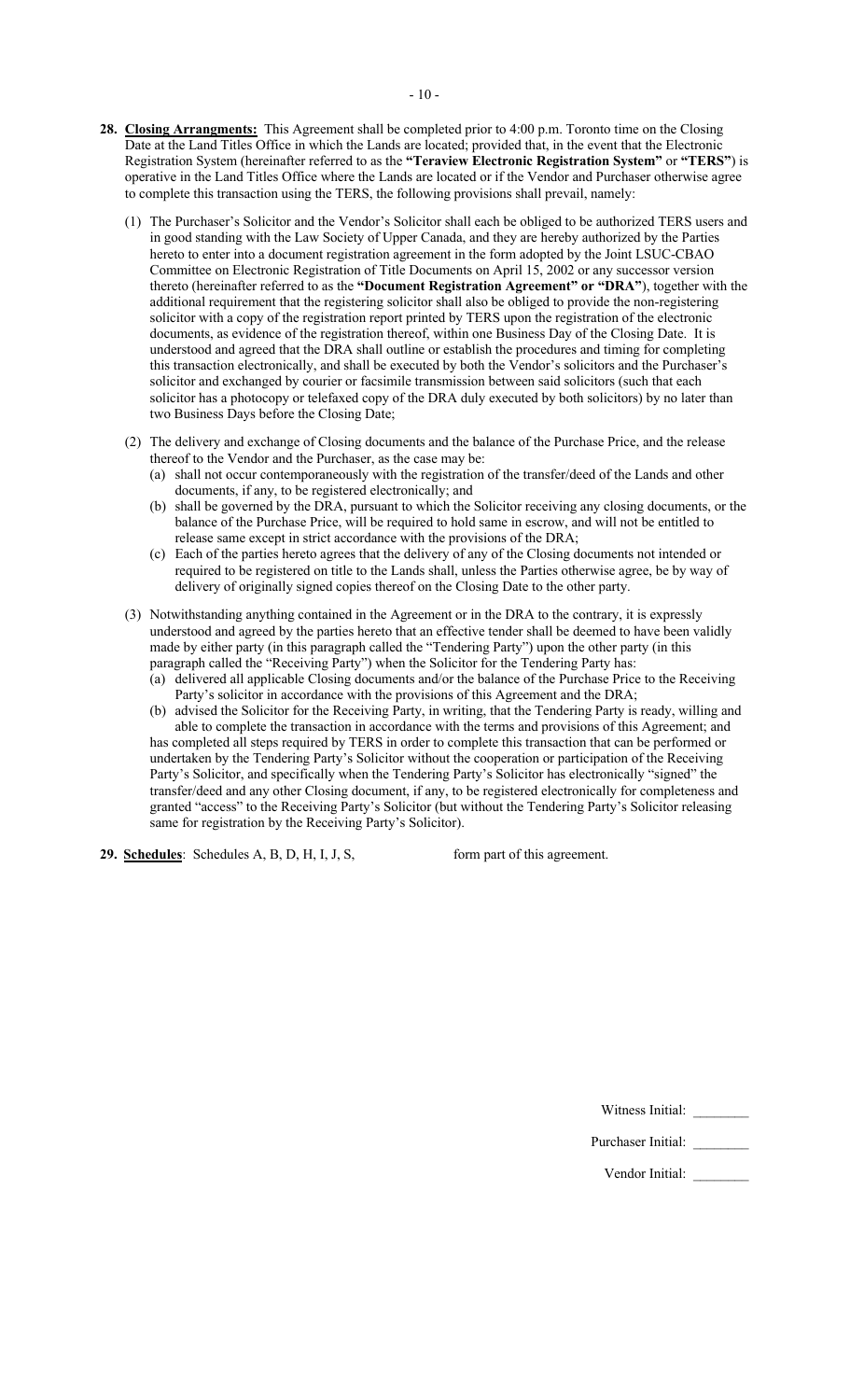### **30. Purchaser's Condition: THIS AGREEMENT IS CONDITIONAL UNTIL (THE "CONDITION DATE") TO ALLOW THE PURCHASER AN OPPORTUNITY TO REVIEW THE PROVISIONS HEREOF WITH THE PURCHASER'S LAWYER. IF THE PURCHASER OR THE PURCHASER'S LAWYER IS NOT, FOR ANY REASONS, SATISFIED WITH THE PROVISIONS OF THIS AGREEMENT, THE PURCHASER SHALL HAVE THE RIGHT TO TERMINATE THIS AGREEMENT BY WRITTEN NOTICE (THE "TERMINATION NOTICE") DELIVERED TO THE VENDOR NO LATER THAN 5:00 P.M. ON THE CONDITION DATE, IN WHICH EVENT THIS AGREEMENT SHALL BE NULL AND VOID AND THE PURCHASER'S DEPOSIT SHALL BE RETURNED TO HIM IN FULL WITHOUT INTEREST AND DEDUCTION. IF THE PURCHASER FAILS TO DELIVER THE TERMINATION NOTICE PRIOR TO 5:00 P.M. ON THE CONDITION DATE, THIS CONDITION SHALL BE DEEMED TO HAVE BEEN WAIVED BY THE PURCHASER.**

**SIGNED, SEALED AND DELIVERED** this day of . in the presence of: Witness: Date of Birth ) ) Witness: (a) Purchaser Date of Birth Purchaser Date of Birth **ACCEPTED BY** the Vendor this day of , 20

### **JOHN BODDY DEVELOPMENTS LTD.**

By: (I have authority to bind the Corporation)

Schedule "A": Tarion Addendum to Agreement of Purchase and Sale and Statement of Critical Dates – Freehold Form – Firm Closing Date

- Schedule "B": Agreement to Install Extras
- Schedule "D": Subdivision Agreement Notice Requirements
- Schedule "F": Conditional upon Financing

Schedule "G": Conditional upon Sale

- Schedule "H": Purchaser's Acknowledgement Regarding Changes
- Schedule "I": Dwelling Type, Descriptions, Floor Plans and Specifications

Schedule "S": List of Construction Options

## **Solicitors for the Vendor:** Solicitors for the Purchasers: **Mr. Jim Marrelli Marelli & Co.** Firm: **100 Canadian Road Toronto, ON M1R 4Z5**

**M5G 1Z3** Attention:

**Tel. (416) 971-7457** Tel. **Fax.** (416) 971-7458 Fax.

Witness Initial:

Purchaser Initial: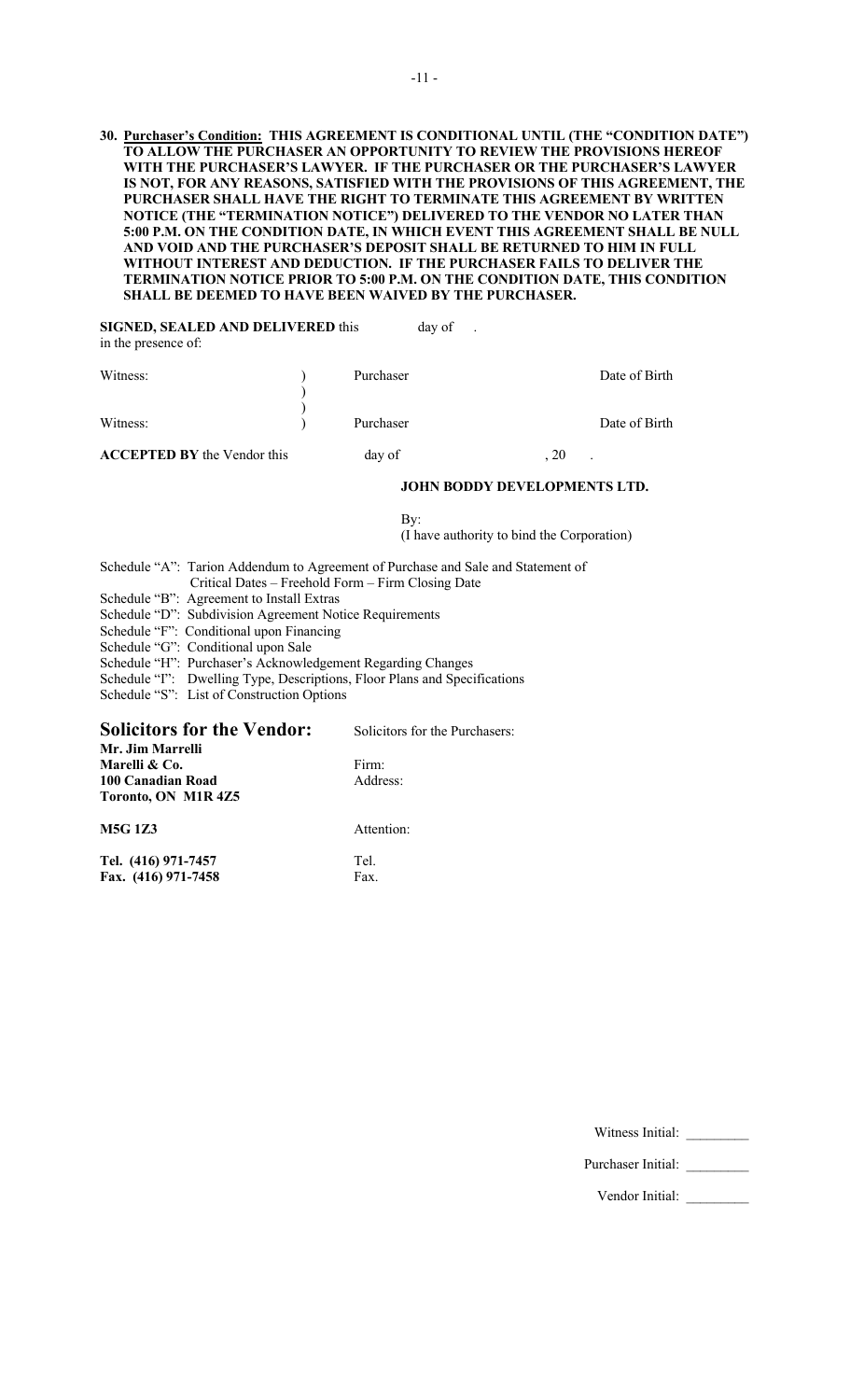# **EAGLE WOODS SUBDIVISION - AJAX SCHEDULE "D"**

# **LOT: PLAN:**

## **SUBDIVISION AGREEMENTS NOTICE REQUIREMENTS**

This Schedule forms part of and is to be read in conjunction with the Offer and the Agreement of Purchase and Sale arising from acceptance thereof.

**Acoustic Fence:** The Vendor hereby gives notice to the Purchasers of the dwellings on Lots 1, 29, 30, 54 40M-2659 from time to time, are advised that due to sound levels a noise barrier has been installed along the property boundary. The owners, from time to time, shall not remove or replace the noise barrier, including the gate and shall be responsible to maintain the noise barrier. In the event the owners fail to maintain the noise barrier the Town shall be entitled to enter onto the property to maintain same at the cost of the owner and add such cost to the taxes payable for such property.

**Noise levels:** The Purchasers of the dwellings on Lots 1, 2, 30 and 54 40M-2659 are advised that despite the inclusion of noise control features in the development and within building units sound levels due to increasing road traffic may occasionally interfere with some activities of the dwelling occupants as the sound levels may exceed the Municipality's and the Ministry of the Environment's noise and climate change criteria. The purchasers of dwellings on lots 2, 28, 31 and 53 are advised that sound levels due to increasing road traffic may occasionally interfere with some activities of the dwelling occupants and the outdoor sound level may exceed the Ministry of Environment and Climate Change noise criteria. For Purchasers of the dwellings on lots 1, 2, 28, 39, 30, 31,54 and 54 your unit was fitted with ducting sized to accommodate a central air-conditioning unit. The installation of central air conditioning by the homeowner will allow windows and exterior doors to be kept closed, thereby achieving indoor sound levels within the limits recommended by the Ministry of the Environment and Climate change. (Note: care should be taken to ensure that the condenser unit is located in an area that is not sensitive to noise. The sound rating of the central air conditioning units must not exceed the sound emission standards established by the Ministry of the Environment and Climate Change.)

School: School children from this development may have to attend existing schools.

**Traffic Calming:** This development may be required to accommodate traffic calming devices which may include any or all of the following: median islands, chicanes, lay-bys, bump-outs, speed humps or other similar devices as determined by the Town of Ajax. The location of these devices will directly affect the on-street parking supply and driveway access in the vicinity of these devices. The decision to provide for traffic calming shall be at the sole discretion of the Town of Ajax.

**Canada Post:** Mail delivery will be from a designated Community Mailbox.

**Parks and Open Spaces:** Any parks and open spaces within this Plan or the vicinity may or may not include future facilities for active and/or passive recreational use. The decision will be at the sole discretion of the Town of Ajax.

Witness Initial: \_\_\_\_\_\_\_\_\_

Purchaser Initial: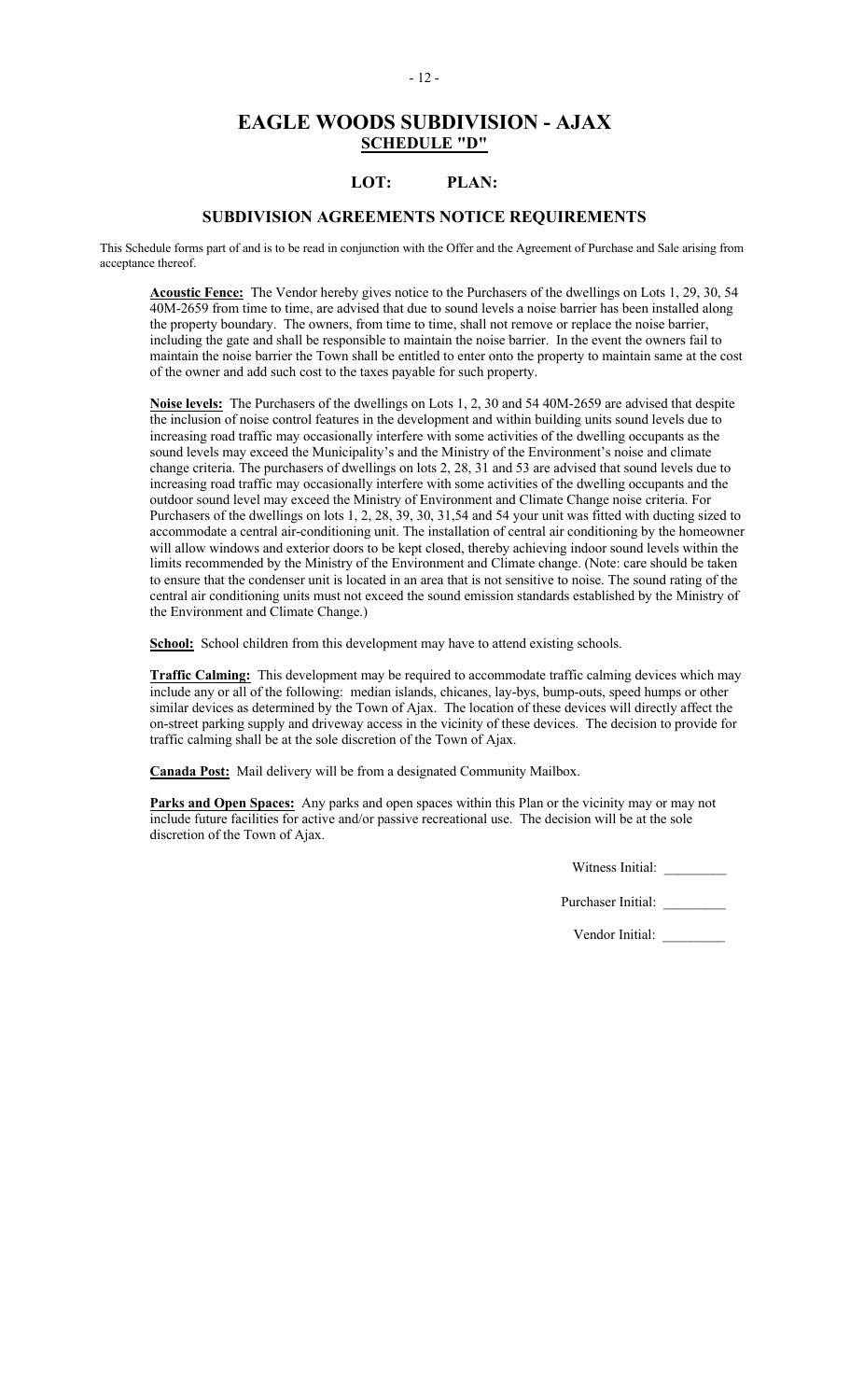## - 13 -

# **EAGLE WOODS SUBDIVISION - AJAX**

# **LOT: PLAN:**

## **SCHEDULE 'H'**

## **PURCHASER'S ACKNOWLEDGEMENT REGARDING CHANGES**

as Purchaser of Lot Plan

from John Boddy Developments Ltd. as Vendor hereby requests to change a previously selected colour chart or standard item as set out below. The Purchaser acknowledges that the Vendors only obligation is to install the original selection and the requested change may not occur. The Vendor will attempt to complete this change, but if for whatever reason and regardless of fault or cause such change is omitted, the Purchaser shall be credited with the amount the Purchaser paid for it and such credit shall be the limit of the Vendor's liability.

## **Requested Changes:**

1st Choice Brick:

2<sup>nd</sup> Choice Brick:

Stone:

Roof:

| Dated at | AJAX | this |           | day of             |  |
|----------|------|------|-----------|--------------------|--|
| Witness  |      |      | Purchaser |                    |  |
| Witness  |      |      | Purchaser |                    |  |
|          |      |      |           | Witness Initial:   |  |
|          |      |      |           | Purchaser Initial: |  |
|          |      |      |           | Vendor Initial:    |  |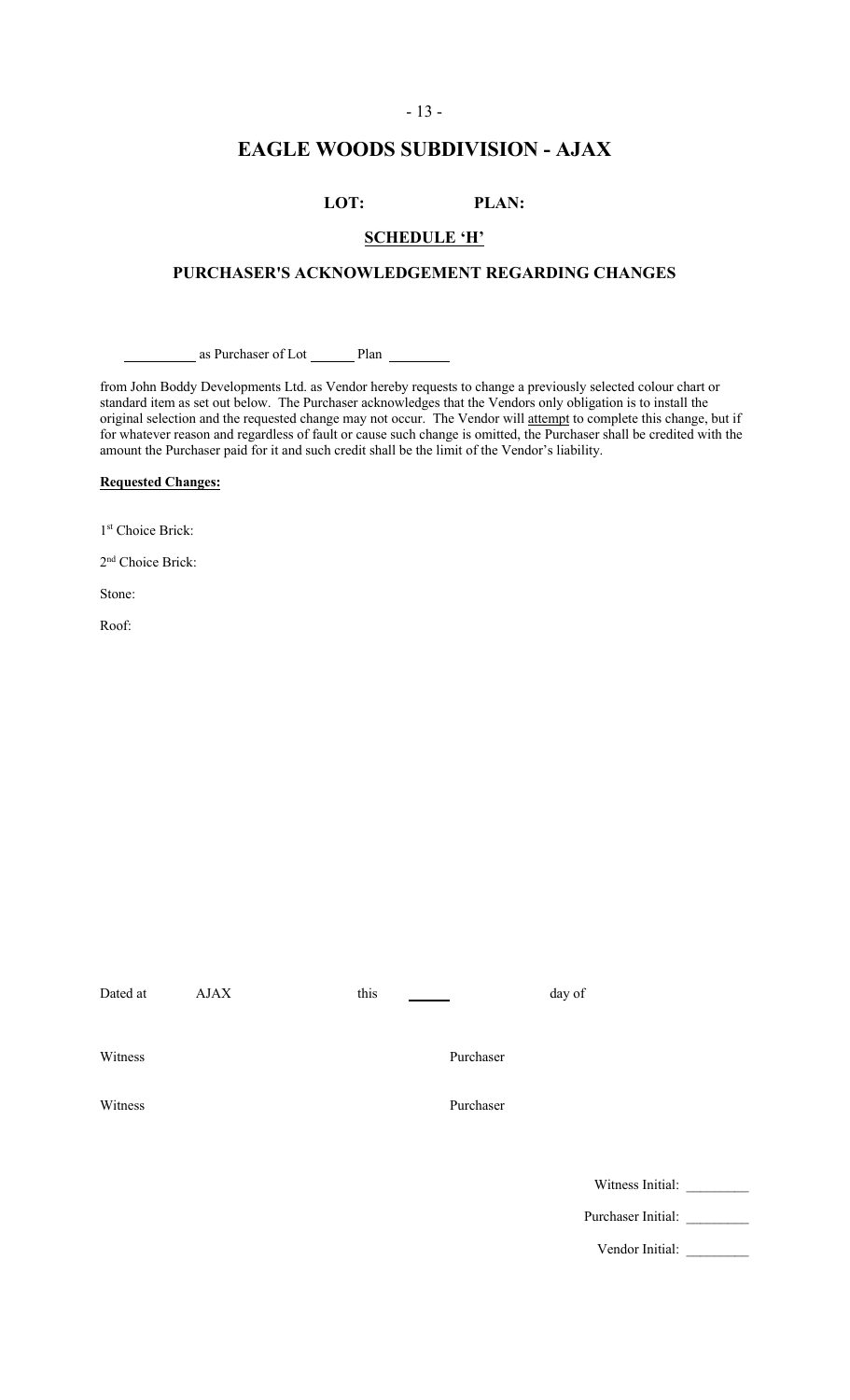# EAGLE WOODS SUBDIVISION - AJAX

# SCHEDULE "S"

# LOT: PLAN: **MAIN FLOOR:** TBA **SECOND FLOOR:** TBA

## **PURCHASER:**

The following is a list of optional extra upgrades that if purchased, must be included with the Agreement of Purchase and Sale. Please do not wait until your decorator appointment to make your selections known as construction may have progressed to a stage where it is not possible to include these items into your home.

BRICK AND ROOF SELECTIONS (subject to architectural approval)

UPGRADE BASEMENT WINDOWS OR FRONT DOOR WINDOW INSERTS

WALK DOWNS (if applicable)

OPTIONAL FIREPLACE OR UPGRADED MANTLE WITH RAISED HEARTH

### COLD CELLAR

### SAND COLOURED VINYL WINDOWS

SKYLIGHT (where not included)

9' MAIN FLOOR CEILINGS (where not included)

ADDITIONAL BEDROOMS AND/OR MEDIA ROOM

OPTIONAL FINISHED LOWER LANDING

OPTIONAL STRUCTURAL CHANGES (Extensions, Upgrade Ensuites, Trimmed Openings, Window Seats, Coffered Ceilings, 800 Series doors in lieu of mirror sliders, Deckmate door in lieu of Patio Slider, etc.)

OAK OR MAPLE STAIRCASE (Natural Maple Only)

WHIRLPOOL TUB

UPGRADE SHOWER /TUB ENCLOSURE AND TUB DECK FAUCETS

### STOVE, GAS LINE FOR DRYER OR BBQ

### TUB SHOWER FAUCETS

#### 200AMP SERVICE

DATED AT AJAX this day of

Purchaser:

Purchaser:

Witness Initial:

Purchaser Initial:

Vendor Initial:

### - 14 -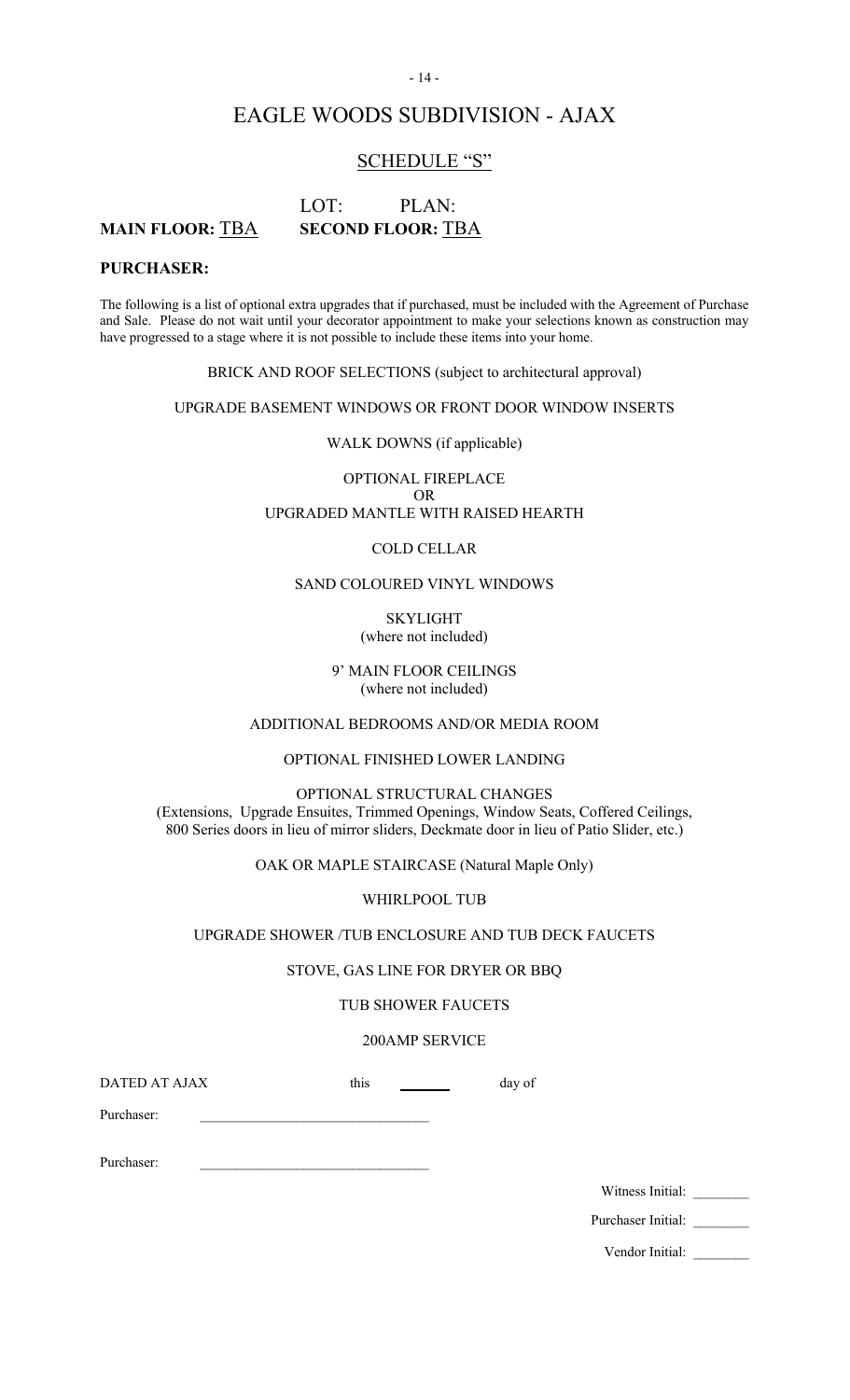# SCHEDULE J EAGLE WOODS SUBDIVISION - AJAX

- 15 -

## IN ORDER TO COMPLETE THE CONSTRUCTION OF YOUR HOME BY THE SPECIFIED DATE AND MINIMIZE ANY POTENTIAL DIFFICULTIES, WE ASK THAT YOU FOLLOW THE RECOMMENDATIONS BELOW.

- 1. If a mortgage is being arranged through John Boddy Homes, mortgage approval forms should be completed immediately after the offer is submitted to enable the lender to assess your financial ability.
- 2. John Boddy Home's Decorator Consultant will contact you after your Offer becomes firm to arrange your appointment and we ask that you make yourself readily available. Your scheduled appointment will take place at our Decor Centre, Monday to Friday commencing at approximately 9:00a.m. **Due to safety concerns children are not allowed at Décor appointments, please make alternate arrangements**. Please do not postpone this meeting, as delays will result in it becoming too late to install certain upgrade items into your home. We strongly suggest that you familiarize yourself with our colour selections prior to your appointment, for changes to interior finishes will not be accepted after the interior colour sheet has been signed. Please be advised that any optional structural change must be included with your firm offer and cannot wait until your decorator appointment to be made known. *John Boddy Homes is not responsible for the installation of any upgrade or optional item if construction has progressed beyond the stage where it would normally be installed.* Payment for upgrades or extras is to be made at the time that they are ordered with the option of adding up to 75% of the upgrades to the purchase price of the home. 13% HST is extra. If the selections are not provided by the time specified, our staff will make the selections in order to complete the home.
- 3. Hydro Electric Services: No later than two weeks prior to move-in you should make application at Veridian, Telephone: (905)420-8440.
- 4. Water Service: Two weeks prior to closing you should contact The Regional Municipality of Durham, 50 Bond Street West, P.O. Box 626, Oshawa L1H 7M2. Telephone: (905)666-6211, to arrange for the transfer of the water service.
- 5. Gas Service: No later than two weeks prior to move-in you should apply to the Service Department of Enbridge Consumers Gas Company, 101 Consumers Road, Whitby L1N 1C4. Telephone: 1-877-362-7434 to have your account opened. Ensure that any gas appliances (fireplaces, stoves, dryers, BBQ's etc.) that may be installed after closing are inspected by the gas company before they are activated.
- 6. Telephone Service: Two weeks prior to closing contact the Bell Telephone Company directly to arrange for your telephone services. Telephone: 310-2355.

| Any information regarding: | Police                                                  | $(905) 683 - 9100$ |
|----------------------------|---------------------------------------------------------|--------------------|
|                            | Fire Department                                         | $(905) 683 - 3050$ |
|                            | Ajax/Pickering Hospital                                 | $(905) 683 - 2320$ |
|                            | Ambulance                                               | 911                |
|                            | Post Office – Super Mail Box                            | 1-866-607-6301     |
|                            | Postal Code                                             | 1-900-565-2633     |
|                            | <b>Public Transportation</b>                            | $(905)$ 427-5710   |
|                            | School Board                                            | $(905) 686 - 2711$ |
|                            | Separate School Board                                   | $(905)$ 576-6150   |
|                            | Rogers Cable                                            | $(905)$ 436-4110   |
|                            | Region of Durham Waste Mgmt.                            | (905) 579-5264     |
|                            | Applewood Heating & Air Emergency Number 1-800-439-8086 |                    |

8. Appliances: Please note if your fridge width exceeds 36 inches or the height exceeds 70-1/4 inches then you must notify our colour consultant with the exact dimensions at the time of your décor appointment. Correspondingly if your microwave width exceeds 22 ½ inches or your stove, washer or dryer exceeds 30 inches again please notify our colour consultant of the exact dimensions. If you are purchasing a cook-top stove, wall oven and/or built in microwave you must inform our colour consultant at the time of your appointment and make payment for any associated costs. Furthermore, the Purchaser must supply and sign the manufacturers dimensions for cut-outs. We suggest purchasing the wall oven/built in microwave before providing cut-out dimensions, for if at time of closing your chosen appliances are out of stock or discontinued re-selections may not fit the original openings and John Boddy Homes cannot be held responsible. Cook top cut outs will be done after closing when the appliance is physically in the home and can be precisely measured. Please notify our Service Department at 905-427-1888 once you have received your cook top to arrange for an appointment. Please note a cut out is required regardless of the countertop selected (arborite, granite, quartz) and does not include installation.

Witness Initial:

Purchaser Initial: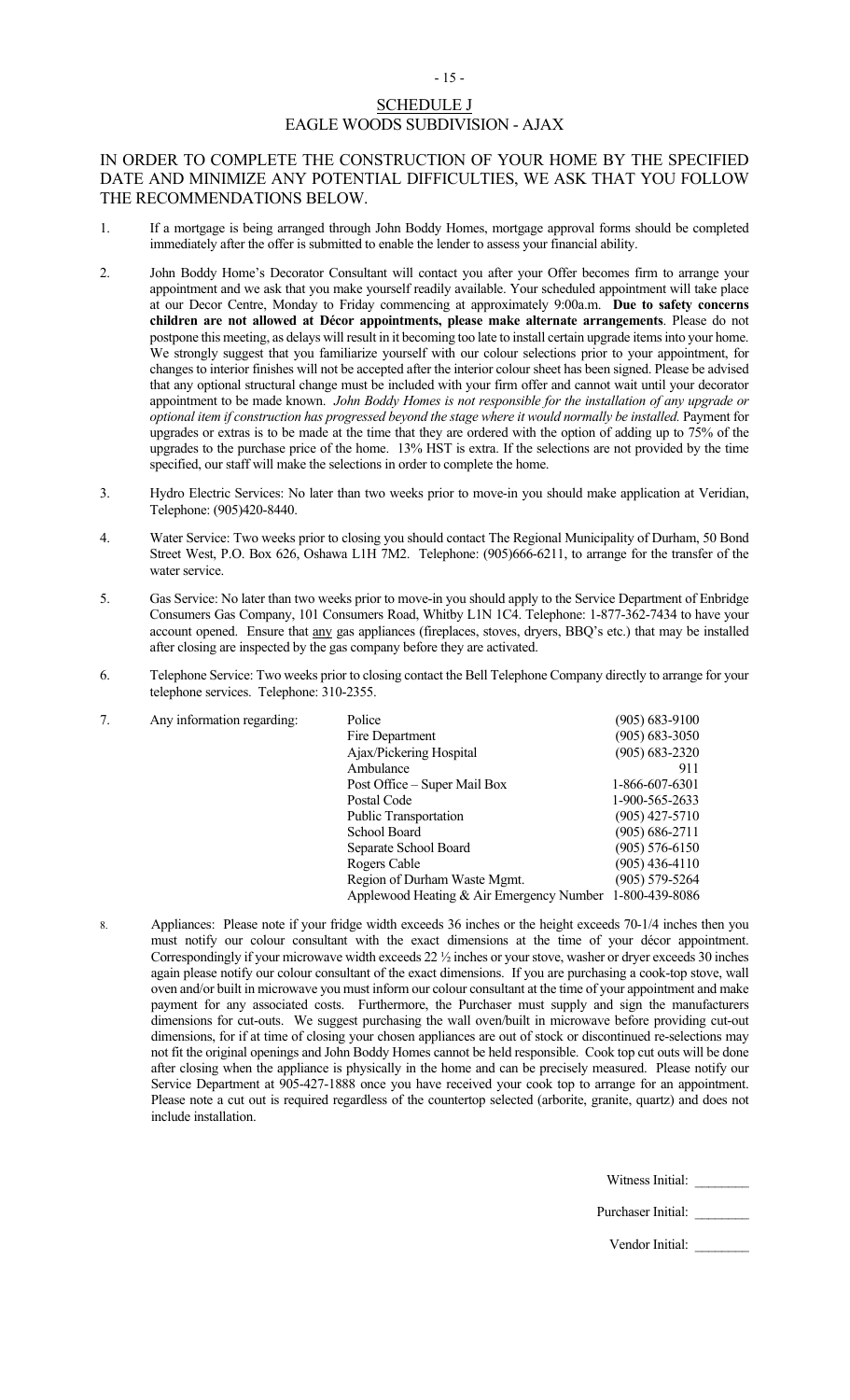- 9. Air Conditioning is an optional extra and prices are available at the Sales Office. In most instances the units will be installed on brackets bolted to the foundation on the side of the house closest to the furnace. We suggest that you deal with our Heating Contractor if you desire any such equipment to be installed. We strongly advise against contracting with a third party which could void existing warranties: also the purchaser will be responsible for the re-balancing of the heating system if such items as air conditioning, heat pump, electronic air cleaner etc., are added which will disturb the original heating installation. Furthermore, the purchaser will be responsible for the raising or lowering of any purchaser supplied air conditioning units, which do not accommodate the final grade. Furnaces are warranted for two years from date of closing.
- 10. We strongly advise using our rough-in installer if a central vacuum or security system is desired. If a third party is contracted, sole responsibility for the *rough-in and installation* rests with them.
- 11. You are advised not to store any articles or items on the concrete basement floor since we cannot be responsible for any damage which may result from a wet basement. Most basement leakage ceases when the outside ground has settled and grading and sodding is completed.
- 12. If a cold cellar is selected please be advised that at certain times water seepage into the cellar may be evident. A floor drain is provided to prevent any accumulation of water.
- 13. We cannot be responsible for surface pitting on concrete porch slabs, steps, walkway slabs, garage floors, etc., caused by the owner applying Salt for de-icing purposes.
- 14. Driveways will be paved to the width of the garage interior (as per Town of Ajax's requirements). Paving will not commence until you have occupied the home for at least one year to allow for settlement of excavated soils.
- 15. Garage floors cannot be poured once frost has entered the ground and frost can remain well into the springtime depending upon the severity of the winter. Please be advised that the garage floor may not be installed upon closing, and it is the purchasers responsibility to remove all items from the garage area when weather conditions permit the construction of the concrete floor.
- 16. Basement window sizes may vary, and window wells may or may not be used depending upon grade conditions.
- 17. Drywall nail pops and shrinkage cracks will be repaired once at the owner's discretion. It is recommended however, that the house be allowed at least twelve months to thoroughly dry out before such repairs are requested. Please be advised that John Boddy Homes is not responsible for corrective measures to Purchaser supplied items after closing or the resultant damage that the installation of such items may cause.
- 18. John Boddy Homes provides a list of standard structural options and this list is the extent of alterations that can be implemented. No other changes other than those specified are possible. The Purchasers (or their agent) agrees not to perform any work, supply materials, or enter the dwelling before the pre-occupancy inspection. John Boddy Homes will not install any purchaser supplied items nor will it deviate from standard construction practices to accommodate for purchaser supplied items after closing.
- 19. The colour or style of certain materials on display in the models such as bricks, shingles, flooring, wall tile and cabinetry may be discontinued or unavailable at the time we construct your home and re-selections may be necessary. Please consult sales staff for details.
- 20. Please be advised that all requests, extras, additions or deletions that are to be included in your home must be in writing and approved by a signing officer at John Boddy Homes. Verbal or written requests to Sales Staff without the appropriate paperwork and applicable payment will not be acted upon. The onus rests with the Purchaser that they follow through to ensure that the appropriate payment and paperwork is completed before the stage of construction where it would be deemed too late.
- 21. Your Pre-Delivery Inspection will be booked through the Service Department. Approximately two weeks prior to your closing date you will be notified of your appointment time. **Due to safety concerns children are not allowed at Pre-Delivery Inspections, please make alternate arrangements. Proper closed toed shoes are required.**
- 22. Additional Information:

•

- Bathtub drain location may vary from brochure.
- Sunken foyer may require an additional risers or may be eliminated in order to accommodate grade conditions.
- Steps from exterior doors may vary depending upon grade conditions.
- Exterior facade may vary with grade conditions.
- Interior access door to garage where grade permits (a stoop may be required, which will reduce the parking space).
- Exterior decks not included in purchase price.
- Natural oak staircase from main floor to second floor (stairs are utilized during construction and minor imperfections are to be expected).

Witness Initial: \_\_\_\_\_\_\_\_\_\_

Purchaser Initial: